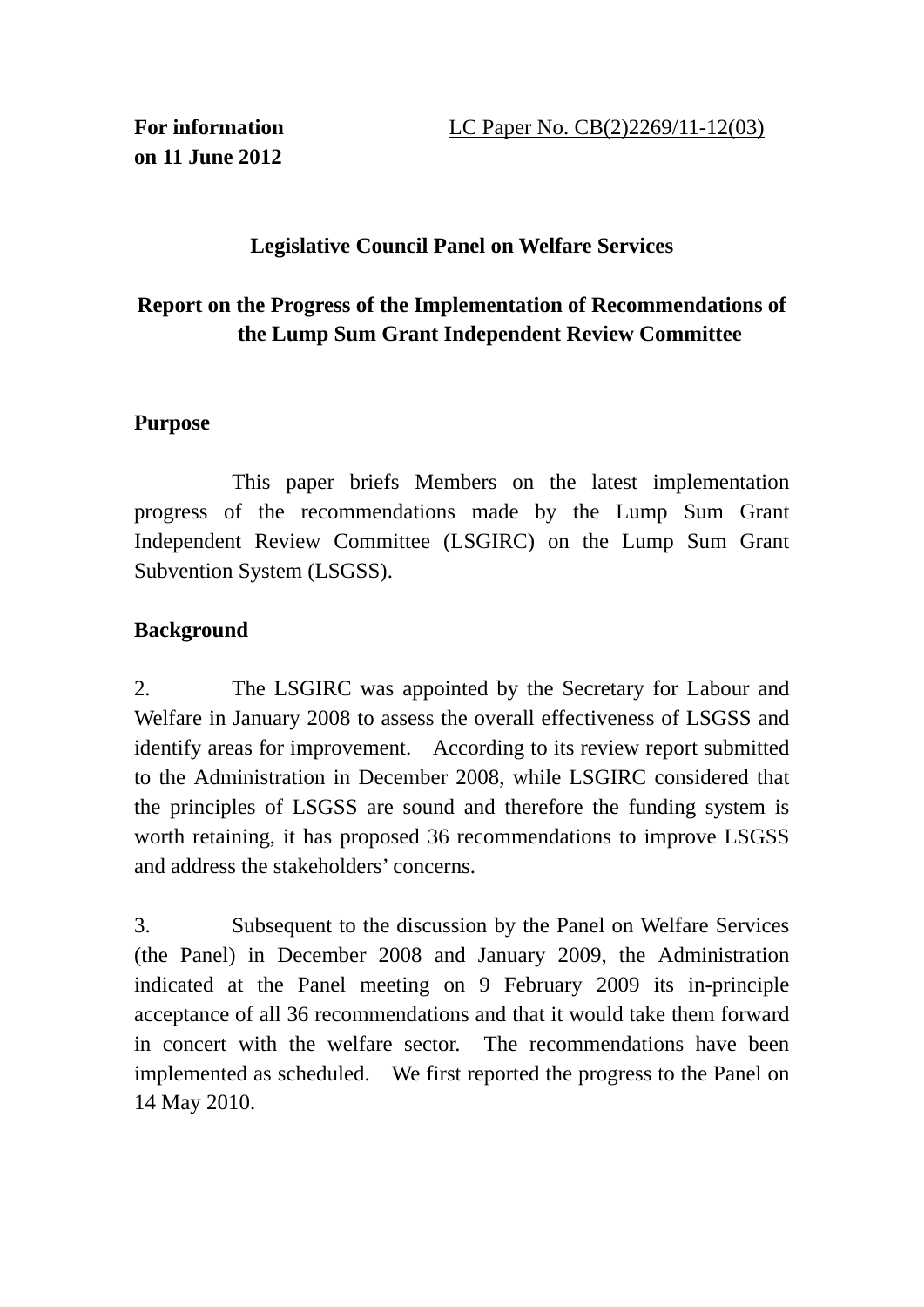#### **Latest Implementation Progress**

4. The latest implementation progress of the recommendations is set out in **Annex**. Among others, two recommendations, the production of a Best Practice Manual (BPM) (*Recommendation 1*) and provision of actuarial service (*Recommendation 2*), require a longer time to accomplish. A detailed account of their latest development is provided in paragraphs 5 to 10 below. The opportunity is also taken to provide Members with highlights of the Social Welfare Development Fund (SWDF) (*Recommendation 6*) since its establishment in 2009.

#### Production of BPM

5. As recommended by LSGIRC, a BPM for NGOs covering various management issues, including human resources policies, financial accountability and corporate governance etc., should be developed by the welfare sector with professional input from management experts as necessary. The Lump Sum Grant Steering Committee (LSGSC) should also work with the sector in drawing up this manual. To this end, the Social Welfare Department (SWD) commissioned the PolyU Technology and Consultancy Company Limited in late 2010 to conduct a consultancy study for the production of BPM. A Project Steering Committee (PSC) was also set up under LSGSC to provide steer on the study and monitor its progress.

6. To duly address the stakeholders' concerns and reflect their views on BPM, we have been engaging the sector since the early stage of the consultancy study. For example, a briefing session on the consultancy study was held in April 2011 with the attendance of 150 representatives from 107 NGOs. Further to PSC's endorsement of the inception report and study documents, questionnaire surveys and case studies (including in-depth interviews and documentary research) were conducted by the consultant in June 2011 to collect NGOs' views. Also, subsequent to SWD's meetings with various NGOs' management and staff in September and October 2011 respectively, the consultant has enhanced its study methodology by broadening the consultation channels, which include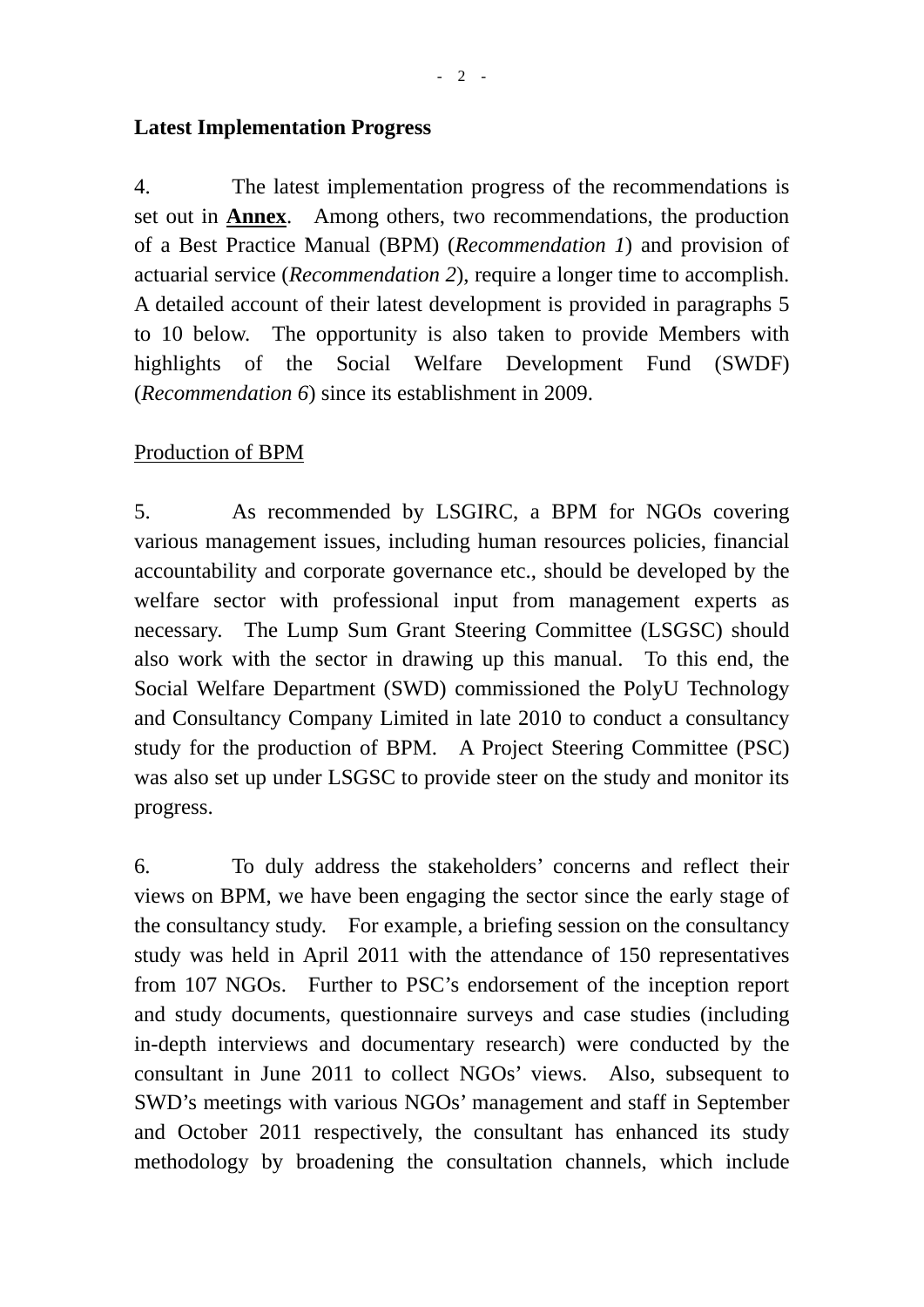advancing the organisation and increasing the number of focus groups with different stakeholders to collect their views and examples of good management practices among NGOs, inviting stakeholders to send in written suggestions on best practices, as well as increasing the number of open consultation sessions.

7. The consultant has completed all the required data collection recently and is now preparing the draft research report. Upon the endorsement of PSC and LSGSC, recommendations for BPM will be worked out for further consultation with the sector. We expect that the consultancy study will be completed by the end of 2012.

# Provision of Actuarial Service

8. LSGIRC recommended that the Administration should make available an actuarial service for NGOs to assess their ability to meet Snapshot Staff<sup>1</sup> commitments on a voluntary basis. Therefore, SWD extended an invitation to all NGOs under the lump sum grant (LSG) subvention mode in December 2009 to join the first round of the pilot actuarial study. One NGO indicated interest and the study was launched in May 2010. After its completion in August 2011, a report which summarises the pilot experience and explains the actuarial model and methodology used for the sector's reference was published. The NGO which participated in the actuarial exercise has also obtained a separate report which provides actuarial opinions and recommendations on its financial viability.

9. The participating NGO considered the actuarial study positive and its findings useful. To facilitate the welfare sector's better understanding of the actuarial service, a sharing session was convened in September 2011 in which SWD, together with the participating NGO and consultant, promoted the use of actuarial service as a useful tool for NGOs' financial planning and evaluation of long-term affordability. The report and other materials were also uploaded onto SWD's website for NGOs'

l  $1$  Snapshot Staff refers to staff on the recognised establishment of NGOs' subvented service units as at 1 April 2000.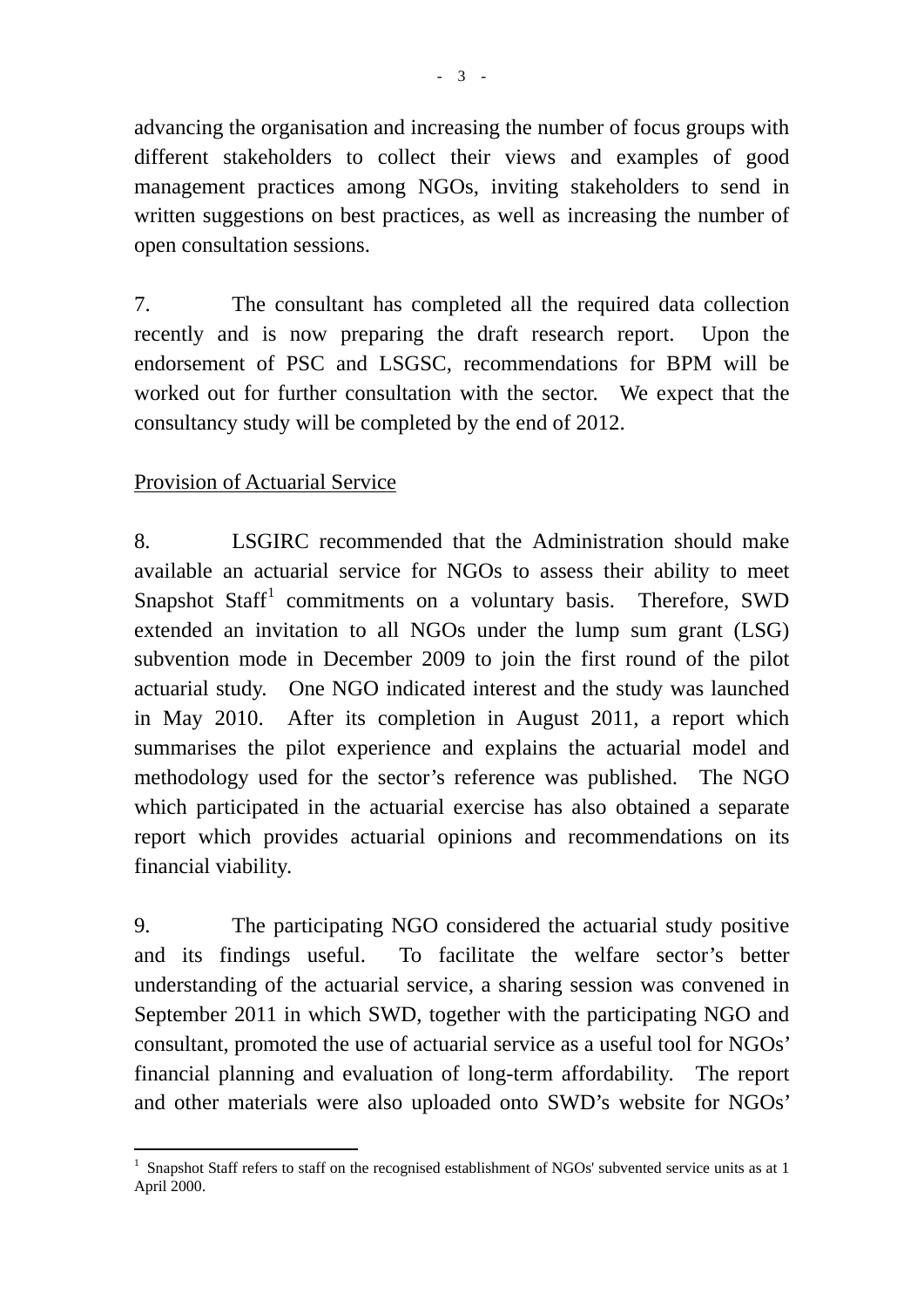reference.

10. In view of the positive experience of the first-round study and with the endorsement by LSGSC, SWD invited the remaining NGOs to participate in the second round pilot actuarial study in October 2011. SWD is now in the process of inviting quotations with a view to commissioning a suitable consultant to commence the study on a large NGO by the end of 2012. Once this second-round study is completed, SWD will, in consultation with LSGSC, consider the way forward on actuarial service for NGOs having regard to the experience gained.

# Social Welfare Development Fund

11. In pursuance of LSGIRC's recommendation, SWD established the \$1billion SWDF with funding support from the Lotteries Fund (LF) in 2009. SWDF will be implemented by three phases, i.e. Phase 1 from 2010-11 to 2012-13, Phase 2 from 2013-14 to 2015-16 and Phase 3 from 2016-17 to 2018-19. Each subvented NGO may apply for grants up to a total of 9% of its annual subventions from SWD in 2009-10 or \$2 million, whichever is the higher. The scope of funding under SWDF is -

- (a) training and professional development for NGO board members, management and staff (not limited to social workers), as well as the cost of workers to relieve staff who go on training;
- (b) system upgrading for NGOs, e.g. information technology (IT) infrastructure, system design and initiatives to enhance NGOs' management capacity or facilitate their re-engineering; and
- (c) studies aimed at enhancing NGOs' service delivery.

12. Processing of applications under Phase 1 of SWDF has already been completed. The Lotteries Fund Advisory Committee (LFAC) approved a total grant of \$262.9 million to 150 NGOs. Details of the approved projects are as follows -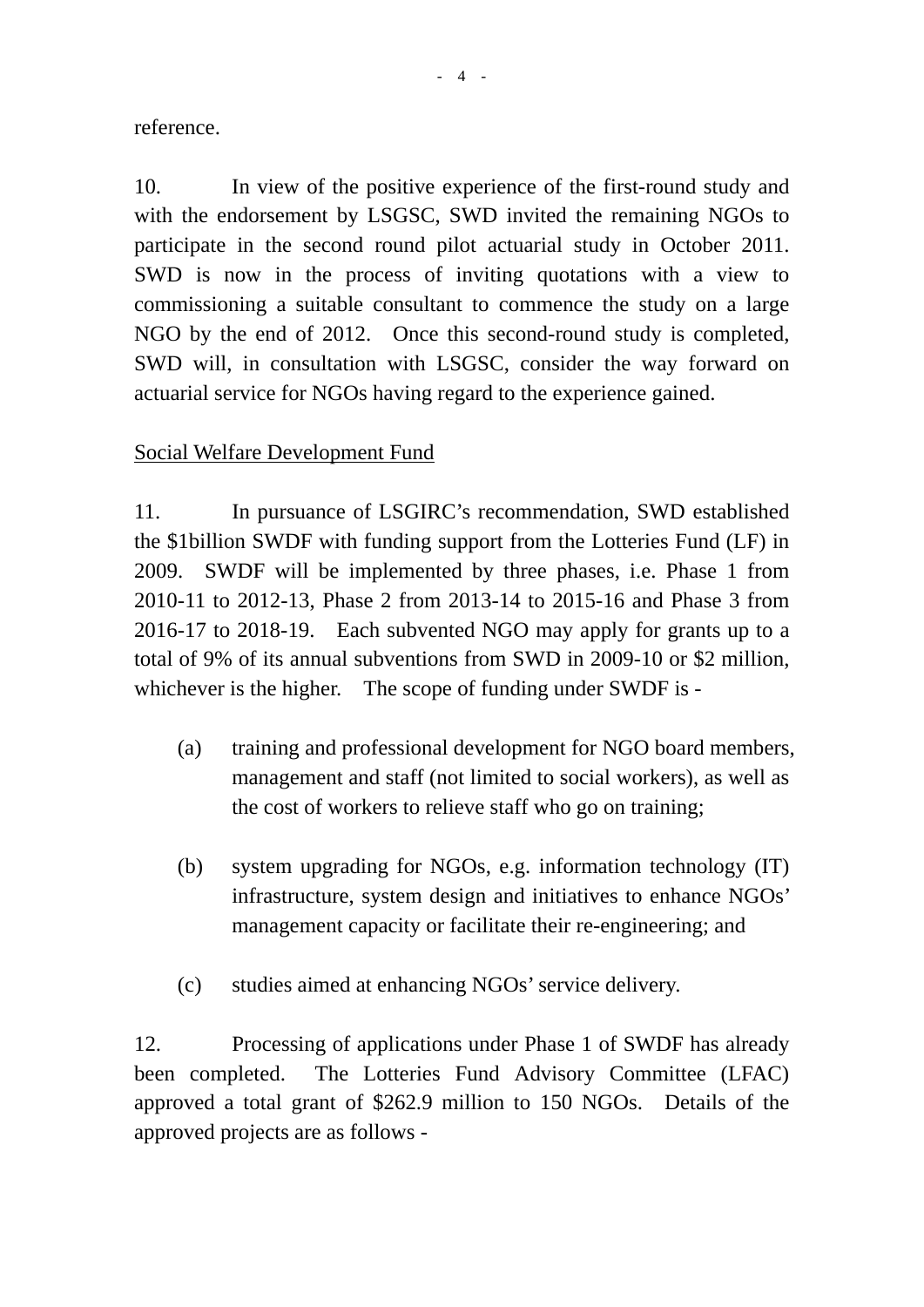| <b>Funding Scope</b>                                                                       |                                                                                                                                                                                                                                                                                              |
|--------------------------------------------------------------------------------------------|----------------------------------------------------------------------------------------------------------------------------------------------------------------------------------------------------------------------------------------------------------------------------------------------|
| (amount of grants                                                                          |                                                                                                                                                                                                                                                                                              |
| approved,<br>% of the overall grants                                                       | <b>Details of the Approved Projects</b>                                                                                                                                                                                                                                                      |
| approved)                                                                                  |                                                                                                                                                                                                                                                                                              |
| (a) Training and<br>Professional<br>Development (T&D)<br>Programmes<br>$($143.7M, 54.7\%)$ | \$100.08M was granted to 144 NGOs to<br>$\bullet$<br>implement local T&D programmes.<br>\$17.58M was granted to 80 NGOs to<br>sponsor training held overseas or in the                                                                                                                       |
|                                                                                            | Mainland.<br>\$26.04M was granted to 63 NGOs to<br>employ workers to relieve staff on<br>training.                                                                                                                                                                                           |
|                                                                                            | Among the beneficiaries of<br>the<br>sponsored T&D programmes (both local<br>and non-local), social work staff and<br>non-social work staff accounted for 33%<br>$(3654)$ and 66% $(7312)$ respectively as<br>at 31 March 2011, whereas the<br>remaining 1% (77) are NGOs' board<br>members. |
| (b) System Upgrading<br>Projects<br>$(\$90.8M, 34.5\%)$                                    | \$79.5M was granted to 113 NGOs to<br>$\bullet$<br>implement 233 IT projects.                                                                                                                                                                                                                |
|                                                                                            | \$11.3M was granted to 31 NGOs to<br>implement 46 non-IT projects.                                                                                                                                                                                                                           |
| (c) Studies<br>$(\$28.4M, 10.8\%)$                                                         | \$28.4M was granted to 53 NGOs to<br>conduct 122 studies involving delivery<br>of elderly, rehabilitation, youth and<br>family services, etc. such as evaluating                                                                                                                             |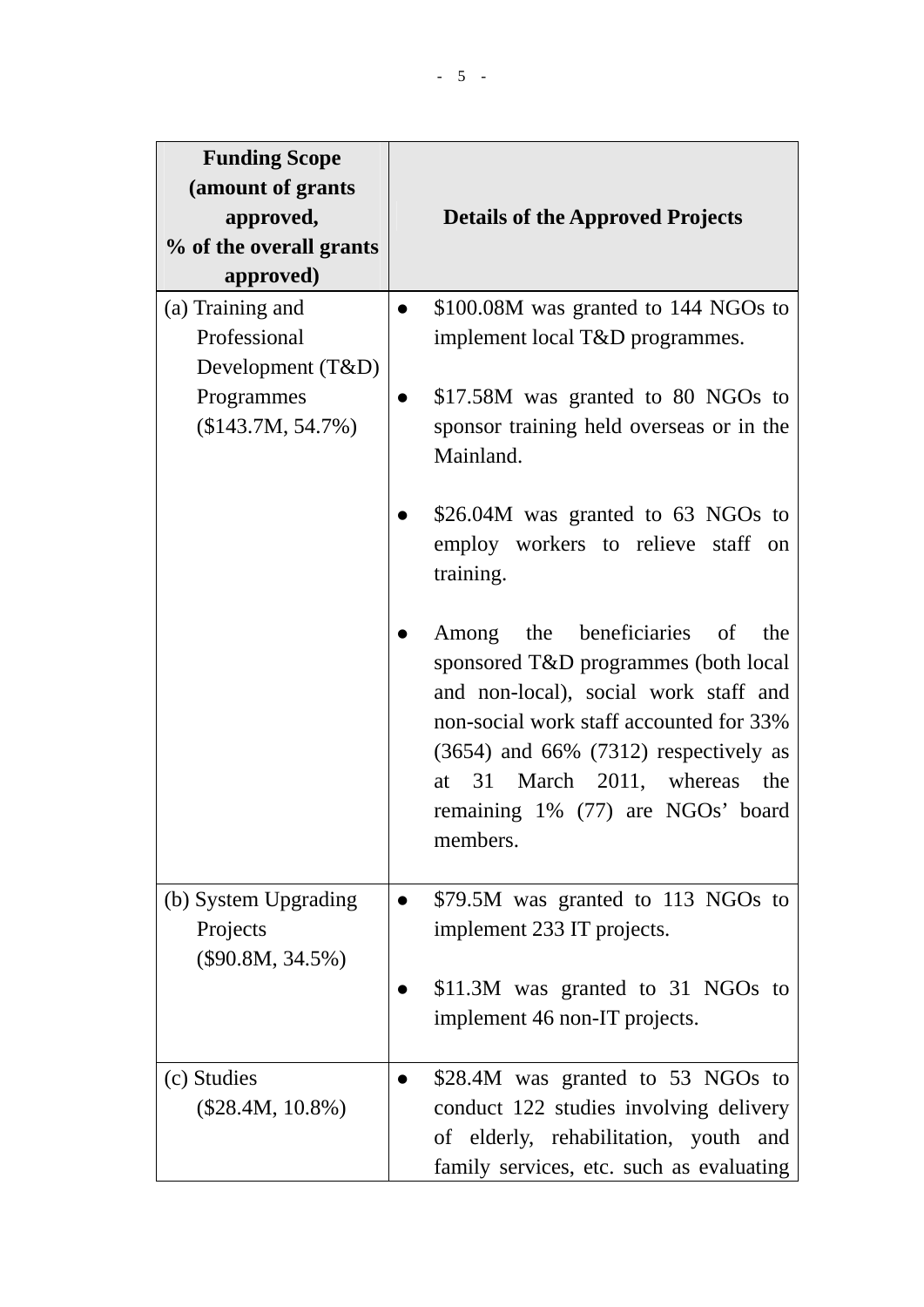| <b>Funding Scope</b><br>(amount of grants)<br>approved,<br>% of the overall grants<br>approved) | <b>Details of the Approved Projects</b>                                                                                                                                                                                                                                                                                                                                                    |
|-------------------------------------------------------------------------------------------------|--------------------------------------------------------------------------------------------------------------------------------------------------------------------------------------------------------------------------------------------------------------------------------------------------------------------------------------------------------------------------------------------|
|                                                                                                 | the effectiveness of existing services in<br>meeting the needs of hidden elders in<br>neighbourhood elderly centres,<br>reviewing systematically the existing<br>social communication programme for<br>pre-school children with autism<br>spectrum disorder, evaluating the life<br>and death education for people with<br>intellectual disability in day activity<br>centres cum hostels. |

13. NGOs' feedbacks on SWDF have been generally positive. NGO staff considered that SWDF has provided them with more training opportunities, in particular long-term professional courses (e.g. Bachelor degree in social work, Master degree in management) and overseas / Mainland training programmes. According to the annual reports received from NGOs thus far, a total of about 11,000 persons have benefitted as at 31 March 2011. On the other hand, NGO management considered that the system upgrading projects have enhanced their management capacity and improved their overall service delivery. Some examples of approved IT and non-IT projects include -

- (a) IT projects: upgrading or development of training information management system, rehabilitation service management system, activity recording system for home care services, and document sharing system.
- (b) Non-IT projects: setting up pharmacy medication management system to enhance safety in the administration of medication, standardisation of mass programme protocol, integration of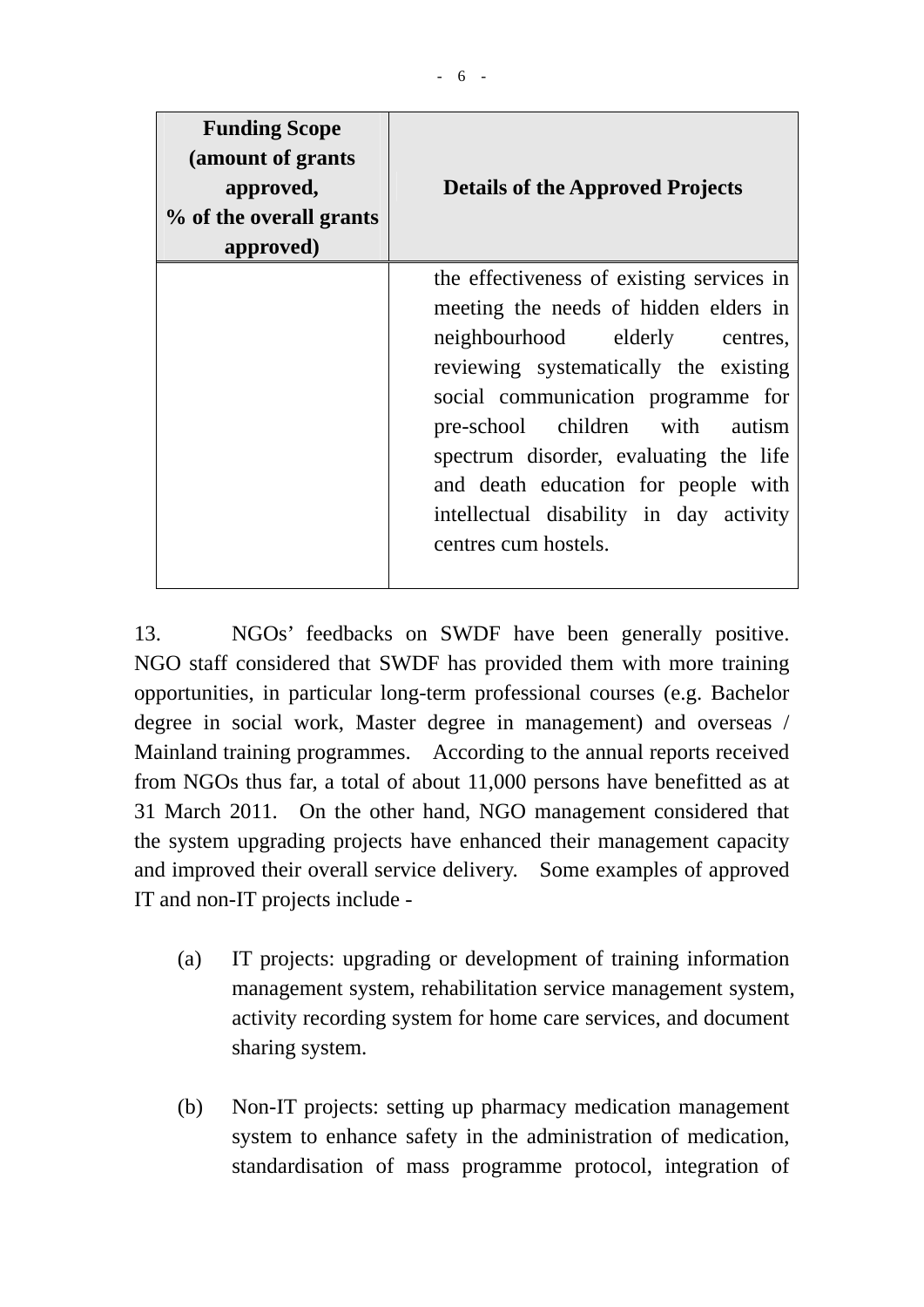members database to enhance internal workflow, streamlining of organisational structure and refinement of human resources management policies.

14. SWD is now conducting a review on Phase 1 with a view to improving the implementation framework. LSGSC and LFAC will then be consulted on the proposed enhancement measures. It is planned that Phase 2 of SWDF will be launched by the end of 2012.

# **Way Forward**

15. The Administration will continue to work closely with LSGSC to monitor the implementation of LSGIRC's recommendations, particularly on the production of BPM and provision of the actuarial service.

# **Advice Sought**

16. Members are invited to note the latest implementation progress of the 36 recommendations as set out in paragraphs 5 to 14 above and at **Annex**.

**Labour and Welfare Bureau Social Welfare Department June 2012**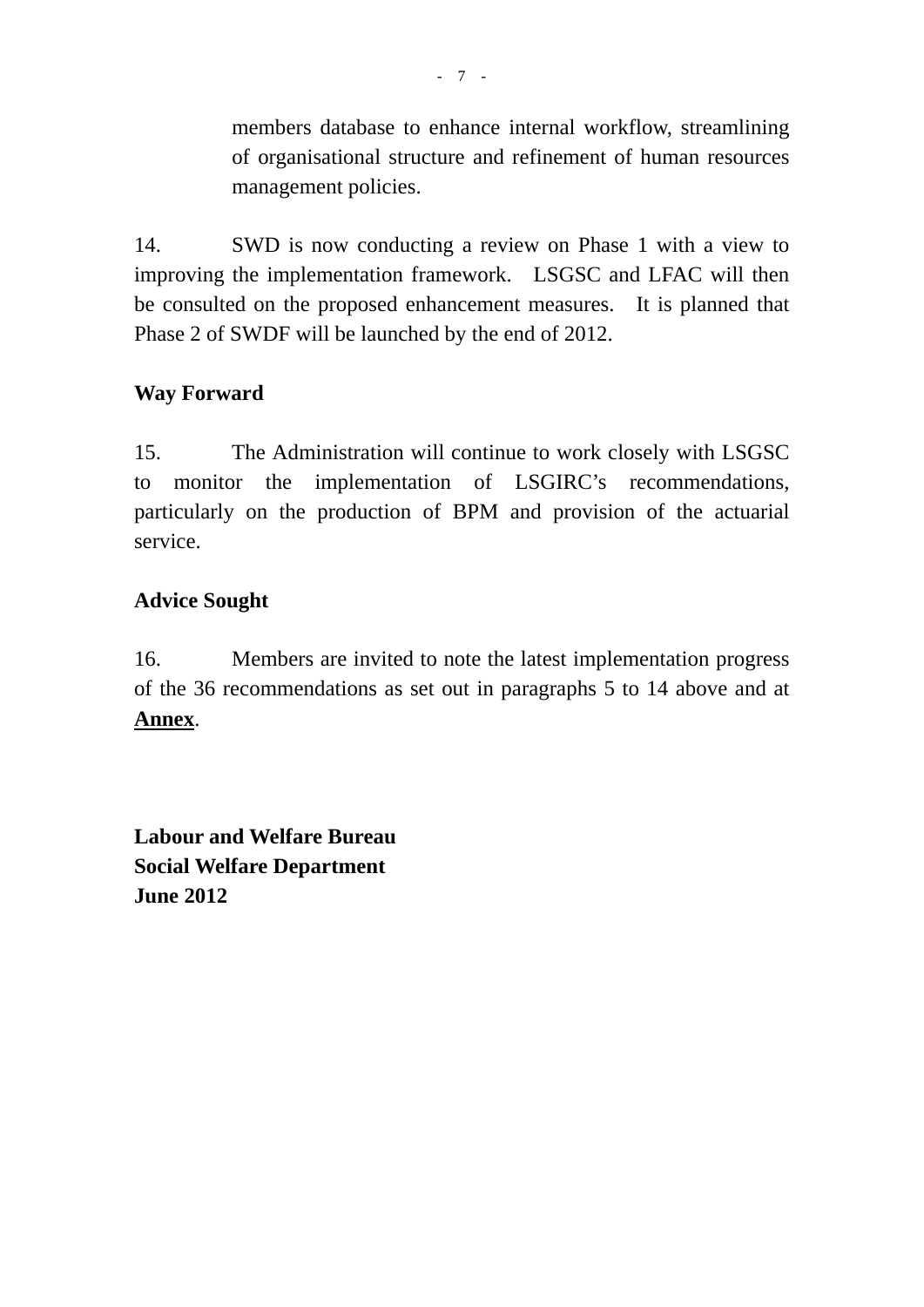#### **Annex**

# **Summary of Implementation Progress of LSGIRC's Recommendations**

| No.            | <b>Recommendation</b>                                                                                                                                                                                                                                                                                                                                       | <b>Implementation Progress</b>                                                       |
|----------------|-------------------------------------------------------------------------------------------------------------------------------------------------------------------------------------------------------------------------------------------------------------------------------------------------------------------------------------------------------------|--------------------------------------------------------------------------------------|
|                | <b>Recommendations relating to Staffing Arrangements</b>                                                                                                                                                                                                                                                                                                    |                                                                                      |
| 1              | various management issues such as human<br>resource policies, the level of reserves and<br>their gainful deployment, corporate<br>governance and accountability, etc.,<br>should be developed by the welfare sector,<br>with professional input from management<br>experts if necessary. LSGSC should<br>work with the sector in drawing up this<br>manual. | A Best Practice Manual for NGOs on   Please refer to paragraphs 5 to 7 of the paper. |
| $\overline{2}$ | The Government should make available an<br>actuarial service for NGOs to assess their<br>ability<br><b>Staff</b><br>Snapshot<br>to meet<br>commitments.<br>Application for this                                                                                                                                                                             | Please refer to paragraphs 8 to 10 of the paper.                                     |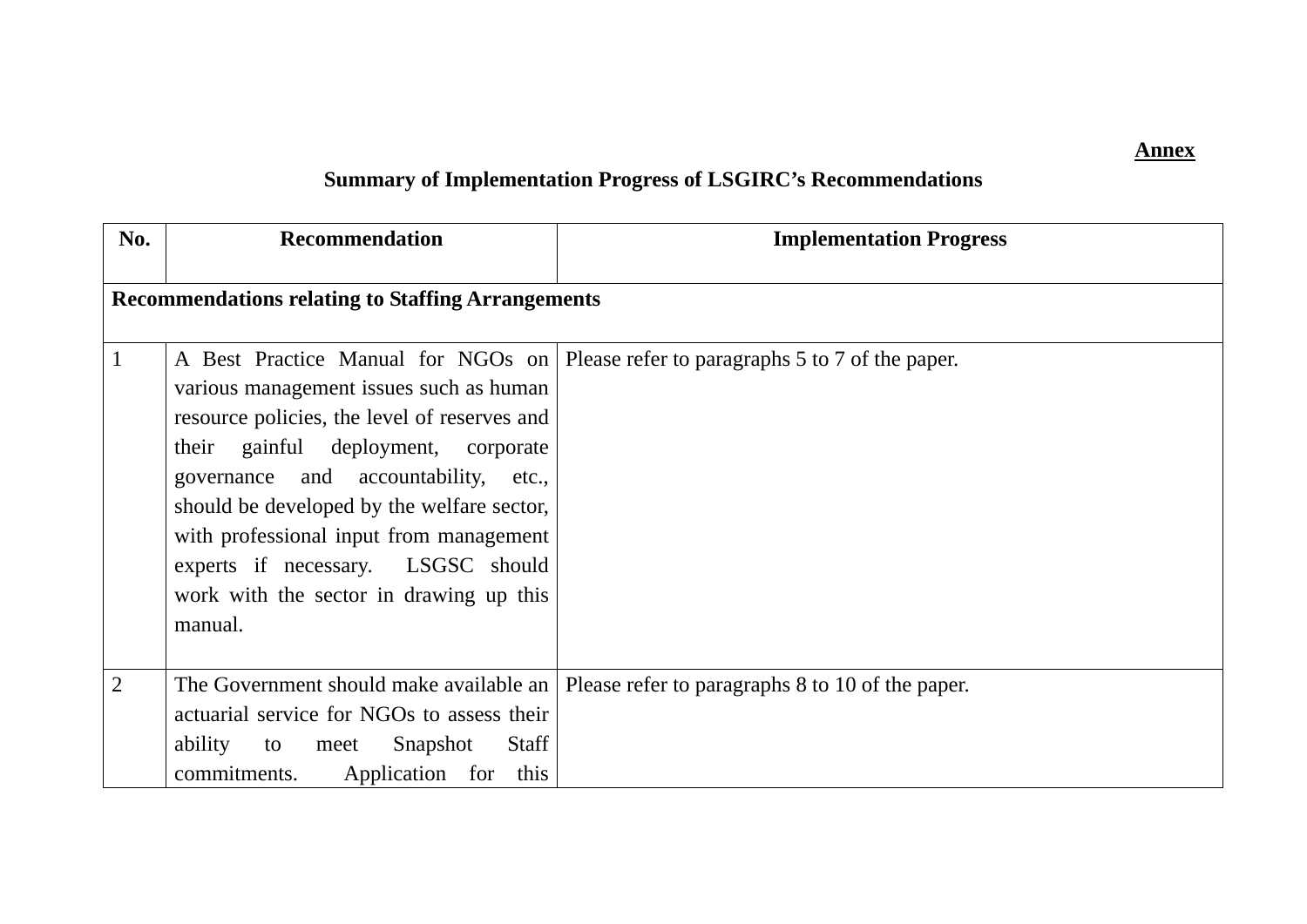|                | service should be on a voluntary basis.                                                                                                                                                                                                                            |                                                                                                                                                                                                                                                                                                                                                                                                                                                                                                                                               |
|----------------|--------------------------------------------------------------------------------------------------------------------------------------------------------------------------------------------------------------------------------------------------------------------|-----------------------------------------------------------------------------------------------------------------------------------------------------------------------------------------------------------------------------------------------------------------------------------------------------------------------------------------------------------------------------------------------------------------------------------------------------------------------------------------------------------------------------------------------|
| 3              | As a good management practice for<br>NGOs, the additional funding provided in<br>line with civil service salary adjustments<br>should be spent solely on staff in<br>subvented services.                                                                           | As agreed by LSGSC, this recommendation will be addressed in the Best<br>Practice Manual (i.e. Recommendation 1). SWD also issued letters to<br>subvented NGOs requesting their attention to this recommendation when<br>additional funding was provided in line with civil service pay adjustments.                                                                                                                                                                                                                                          |
| $\overline{4}$ | In budgeting for non-subvented services,<br>NGOs need to factor in pay adjustments,<br>so that they may be in a better position to<br>meet staff expectations when subvented<br>services receive additional funds for pay<br>adjustments.                          | This is an on-going improvement measure.<br>SWD issued a letter to<br>subvented NGOs in May 2009 requesting their attention and follow-up on<br>this recommendation with immediate effect.                                                                                                                                                                                                                                                                                                                                                    |
| 5              | SWD should collect data on staff turnover<br>and wastage rates for the purpose of<br>monitoring the sector's overall manpower<br>position. The Government should invite<br>the Advisory Committee on Social Work<br><b>Training</b><br>Manpower<br>Planning<br>and | ACSWTMP has been keeping track of the manpower situation in the<br>welfare sector through the Social Work Manpower Requirements System.<br>Based on the data collected from the tertiary institutions and local<br>organisations employing social workers, annual reports on social work<br>manpower supply and demand are published for reference by ACSWTMP,<br>the Social Welfare Advisory Committee (SWAC), Labour and Welfare<br>(ACSWTMP) to monitor closely the Bureau and Education Bureau. Training institutions also have access to |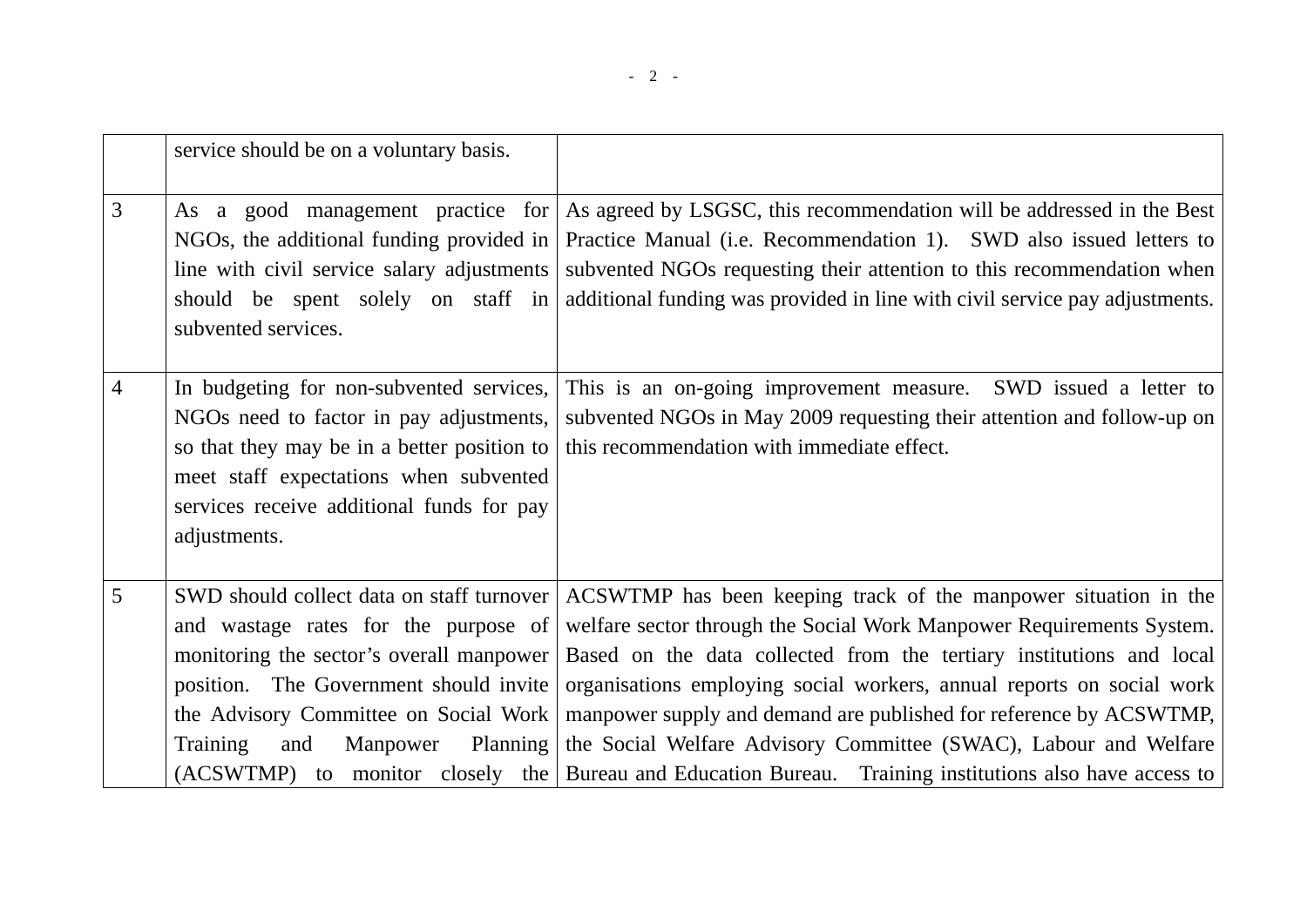|                | manpower supply in the welfare sector, so    | the information through their representatives on ACSWTMP.                                     |
|----------------|----------------------------------------------|-----------------------------------------------------------------------------------------------|
|                | as to ensure a stable supply of professional |                                                                                               |
|                | staff.                                       | In addition, ACSWTMP set up a Working Group to study the issue of                             |
|                |                                              | turnover and wastage of social workers and conducted a survey to obtain                       |
|                |                                              | the views of the social work personnel who left their jobs during the                         |
|                |                                              | reference period from May to October 2009. The report was published                           |
|                |                                              | in November 2010 with recommendations for the sector's reference with a                       |
|                |                                              | view to retaining social work personnel in the field.                                         |
|                |                                              |                                                                                               |
| 6              | The Government should set up a \$1 billion   | Please refer to paragraphs 11 to 14 of the paper.                                             |
|                | SWDF to support training, capacity           |                                                                                               |
|                | initiatives<br>enhancement<br>and<br>service |                                                                                               |
|                | delivery enhancement studies.<br>Grants      |                                                                                               |
|                | should be allocated to NGOs on LSG           |                                                                                               |
|                | based on the merit of their applications.    |                                                                                               |
|                |                                              |                                                                                               |
|                |                                              | Recommendations relating to Financial Issues and Interactions between the Government and NGOs |
|                |                                              |                                                                                               |
| $\overline{7}$ | In view of the changing service needs, the   | EC, RAC and SWAC have all along closely monitored the rapidly                                 |
|                | Government should institute a review         | changing social and economic environment and increasing complexity of                         |
|                | mechanism whereby appropriate advisory       | social problems. In particular, as recommended by SWAC in its report                          |
|                | bodies such as SWAC, the Elderly             | entitled "Long-term Social Welfare Planning in Hong Kong", an enhanced                        |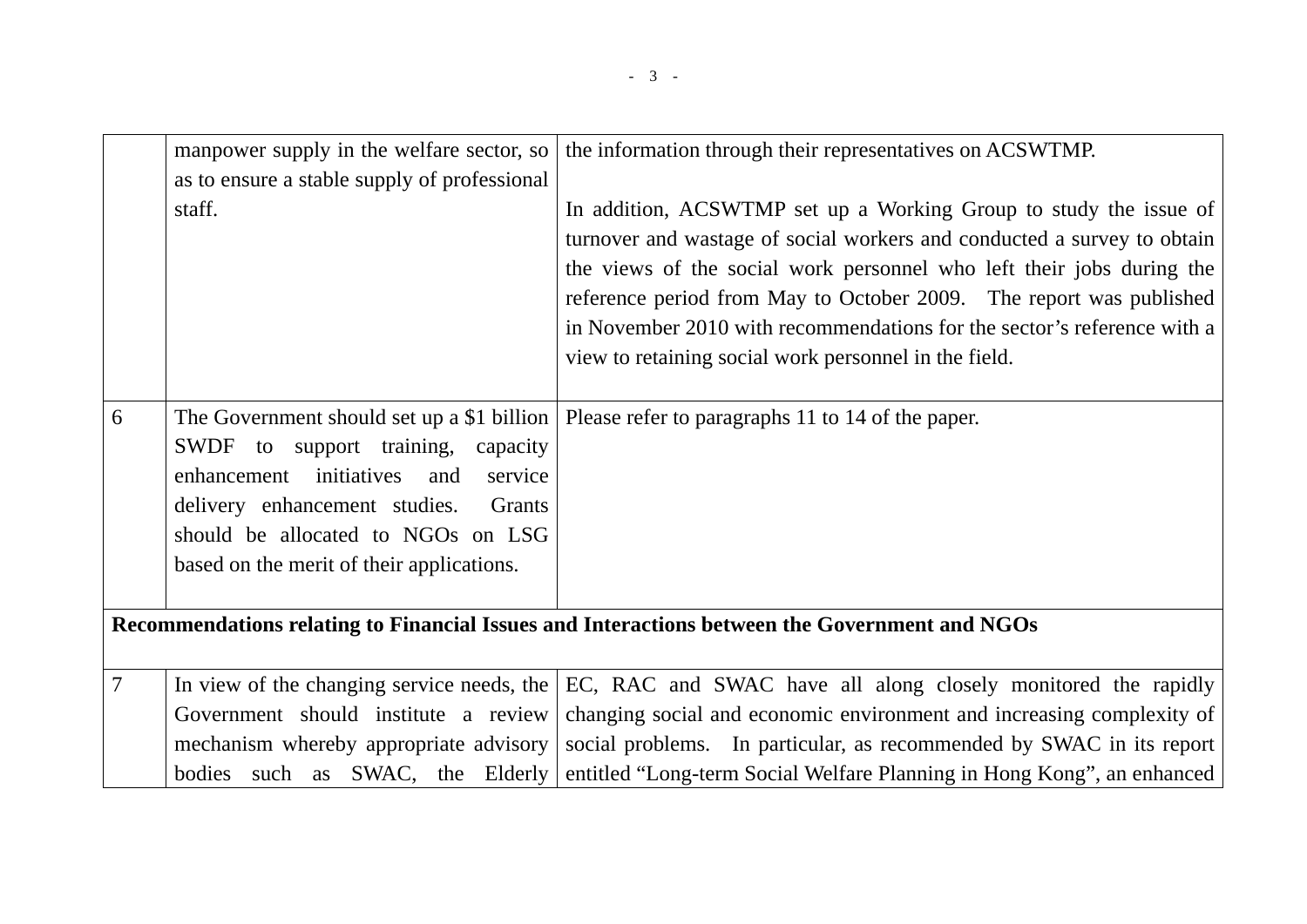|    | Advisory Committee (RAC), etc. may<br>oversee the systematic review of welfare<br>services and ensure that stakeholders'<br>views are taken into account in the review<br>process. | Commission (EC), the Rehabilitation mechanism has been put in place to allow for full and interactive<br>participation of the welfare sector and other stakeholders in in-depth<br>discussion of social welfare issues. The enhanced mechanism enables<br>the Administration to consult and plan for the future focus and priorities<br>of welfare services in response to the latest social circumstances on an<br>ongoing and regular basis. We will keep the enhanced mechanism under |
|----|------------------------------------------------------------------------------------------------------------------------------------------------------------------------------------|------------------------------------------------------------------------------------------------------------------------------------------------------------------------------------------------------------------------------------------------------------------------------------------------------------------------------------------------------------------------------------------------------------------------------------------------------------------------------------------|
|    |                                                                                                                                                                                    | review and make improvements where appropriate in the light of<br>experience.                                                                                                                                                                                                                                                                                                                                                                                                            |
| 8  | In exceptional and justifiable cases, SWD<br>should allow NGOs to advance the<br>subventions for other charges.                                                                    | This is an on-going improvement measure. SWD issued a letter to<br>subvented NGOs in May 2009 announcing that the measure was<br>implemented with immediate effect.                                                                                                                                                                                                                                                                                                                      |
| 9  | enhancement<br>staff<br>service<br>and<br>development.                                                                                                                             | In managing their reserves, NGOs should This is an on-going improvement measure. SWD issued a letter to<br>take into account their Snapshot Staff subvented NGOs in May 2009 requesting their attention and follow-up on<br>commitments, as well as the need for this recommendation with immediate effect.<br>As agreed by LSGSC, this recommendation will also be addressed in the<br>Best Practice Manual (i.e. Recommendation 1).                                                    |
| 10 | <b>SWD</b>                                                                                                                                                                         | should establish a mechanism This is an on-going improvement measure. SWD issued a letter to<br>whereby NGOs which anticipate financial subvented NGOs in May 2009 announcing that the measure was                                                                                                                                                                                                                                                                                       |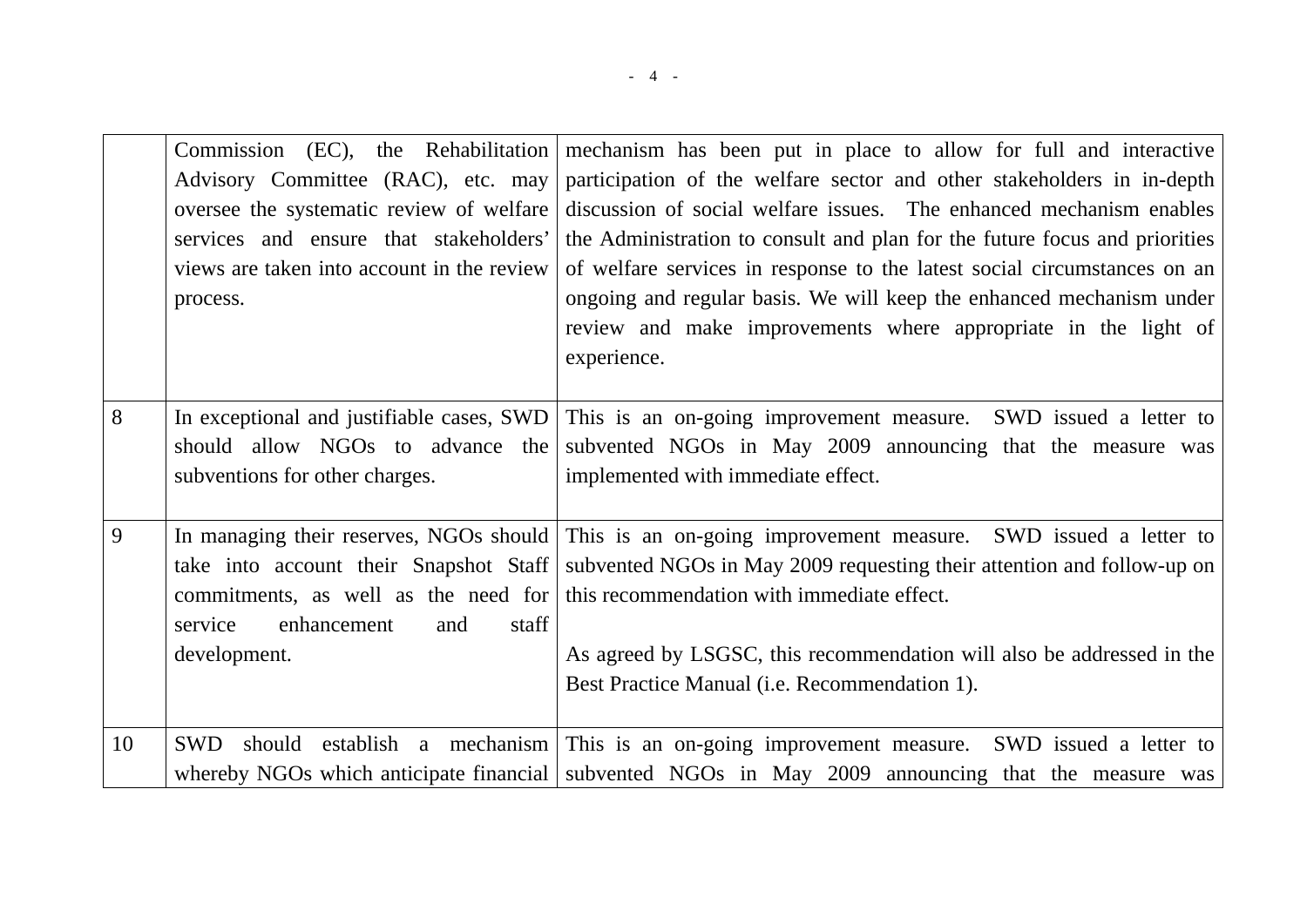|    | difficulties can alert SWD in advance, so   implemented with immediate effect. |                                                                                                                |
|----|--------------------------------------------------------------------------------|----------------------------------------------------------------------------------------------------------------|
|    | that remedial measures can be taken as                                         |                                                                                                                |
|    | appropriate before the NGOs concerned                                          |                                                                                                                |
|    | exhaust their reserves.                                                        |                                                                                                                |
|    |                                                                                |                                                                                                                |
| 11 | NGOs should fully deploy the Provident                                         | This is an on-going improvement measure. SWD issued a letter to                                                |
|    | Fund (PF) provisions and reserves for                                          | subvented NGOs in May 2009 requesting their attention and follow-up on                                         |
|    | non-Snapshot Staff on PF contributions,                                        | this recommendation with immediate effect.                                                                     |
|    | including possibly special contributions to                                    |                                                                                                                |
|    | award non-Snapshot Staff for their good                                        | As agreed by LSGSC, this recommendation will also be addressed in the                                          |
|    | performance.                                                                   | Best Practice Manual (i.e. Recommendation 1).                                                                  |
|    |                                                                                |                                                                                                                |
| 12 |                                                                                | Recognising NGOs' achievements in This is an on-going improvement measure. All along, SWD has been             |
|    | enhancing efficiency and productivity                                          | reviewing specific services on a regular basis and in the light of changing                                    |
|    | Productivity<br>the<br>Enhanced<br>under                                       | circumstances, and such reviews will continue to be carried out in future.                                     |
|    |                                                                                | Programme / Efficiency Savings, it is In conducting the reviews, SWD will have due regard to resource          |
|    | recommended that the need for additional                                       | implications and the possibility of redeploying existing resources for                                         |
|    |                                                                                | funding should only be justified by a service enhancement or service transformation.                           |
|    | systematic review of service needs.                                            |                                                                                                                |
|    |                                                                                |                                                                                                                |
| 13 |                                                                                | The LSGSC should be reconstituted to The LSGSC was reconstituted in April 2009 to include a number of          |
|    |                                                                                | strengthen its role and composition, so that independent members with academic, accounting, legal and business |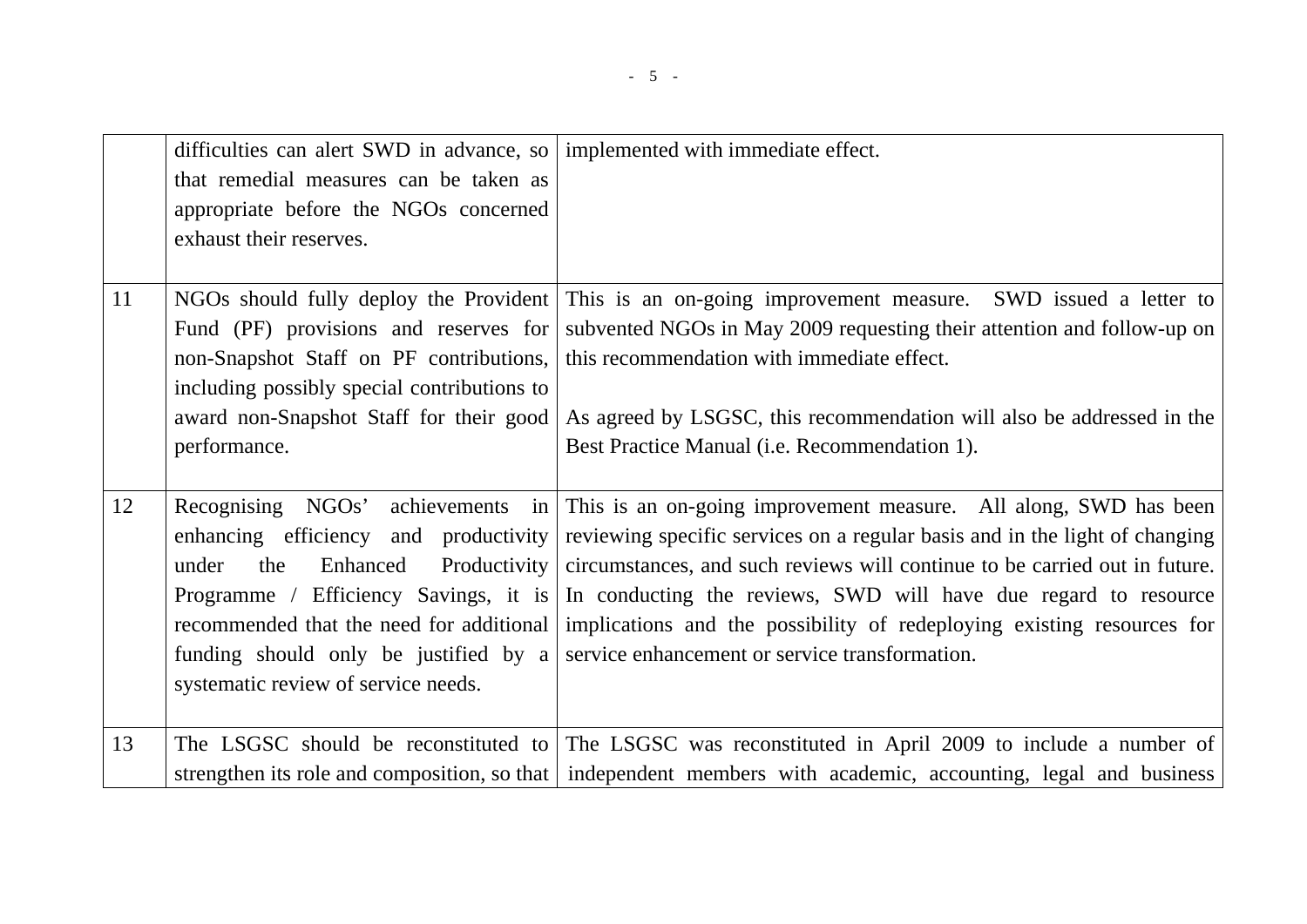|    | it can lead the sector in the continuous<br>development of LSGSS.                                                                                                                                                                                                                                                   | background. Together with members from NGOs' management, service<br>users and staff unions, there are now 17 non-official members on LSGSC.                                                                                                                                                              |
|----|---------------------------------------------------------------------------------------------------------------------------------------------------------------------------------------------------------------------------------------------------------------------------------------------------------------------|----------------------------------------------------------------------------------------------------------------------------------------------------------------------------------------------------------------------------------------------------------------------------------------------------------|
| 14 | individual NGOs, the basis of their LSG   implemented with immediate effect.<br>calculations.                                                                                                                                                                                                                       | For the sake of transparency, SWD should This is an on-going improvement measure. SWD issued a letter to<br>be prepared to explain, at the request of subvented NGOs in May 2009 announcing that the measure was                                                                                         |
| 15 | SWD should revise the LSG Manual in<br>consultation with stakeholders, update it<br>regularly, and announce changes on<br>SWD's website in the first instance.<br><b>NGOs</b><br>notified<br>should<br>also<br>be<br>instantaneously by email.                                                                      | This is an on-going improvement measure. Upon LSGSC's endorsement<br>of the approaches in updating the LSG Manual, SWD has uploaded the<br>updated LSG Manual onto SWD's website and notified NGOs by email<br>accordingly.                                                                              |
| 16 | should rationalise the Agency<br><b>SWD</b><br>Officer system with a team of officers who<br>are familiar with the rules and operations<br>of the Subventions, Finance and Service<br>Branches and can provide prompt advice<br>to NGOs on all LSG-related issues. The<br>resources thus released may be redeployed | SWD has rationalised the Agency Officer System by setting up a new<br>liaison system with NGOs with effect from October 2009. There is now<br>a team of Social Work Officers in the Subventions Section of SWD<br>providing one-stop advice on the implementation of LSG policies and<br>related issues. |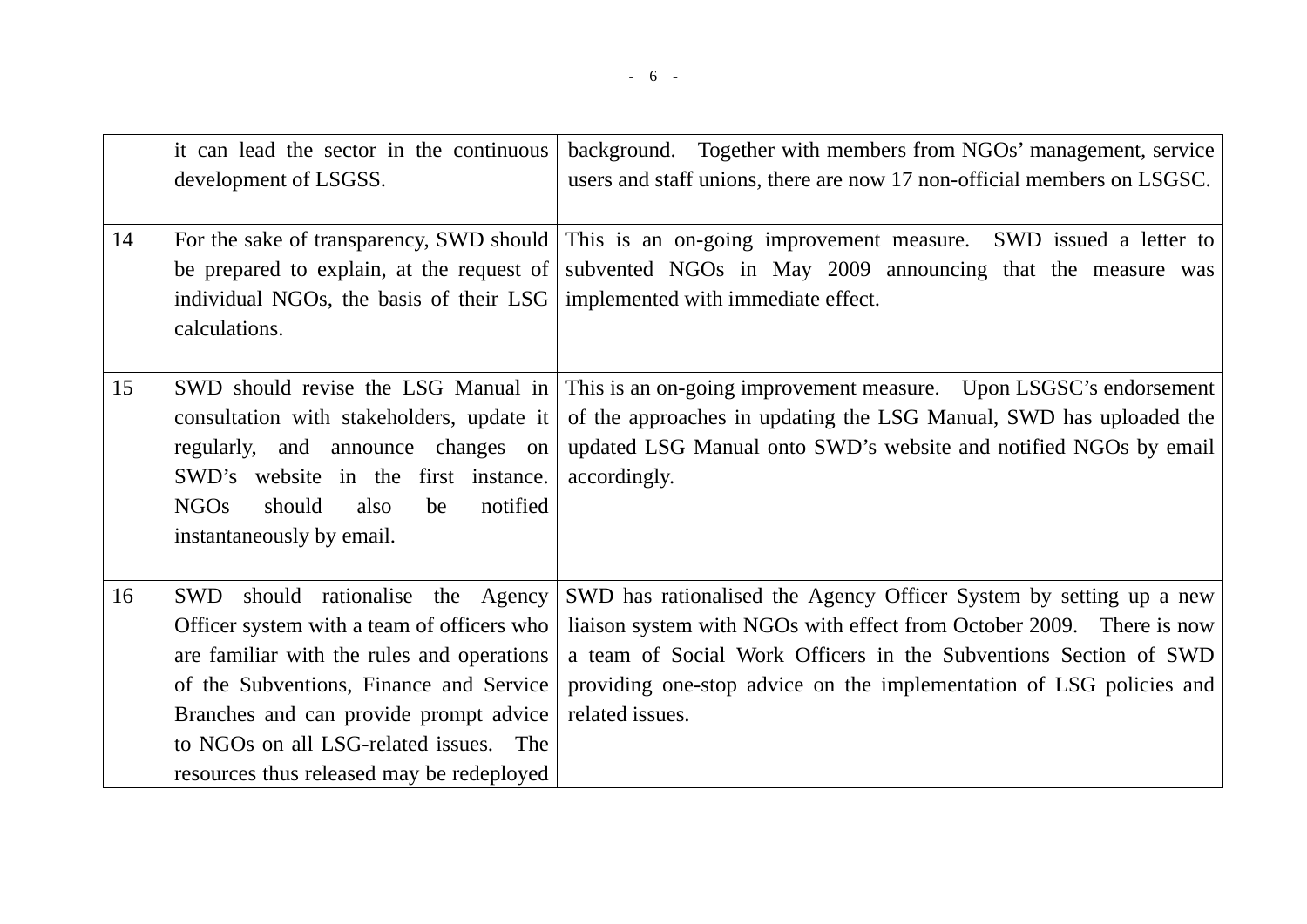|    | to step up existing work such as quality<br>inspections or implement new initiatives. |                                                                                                                                                                                                                                                                                                                                                                                                                               |
|----|---------------------------------------------------------------------------------------|-------------------------------------------------------------------------------------------------------------------------------------------------------------------------------------------------------------------------------------------------------------------------------------------------------------------------------------------------------------------------------------------------------------------------------|
|    | Recommendations relating to Flexibility, Efficiency and Cost-effectiveness            |                                                                                                                                                                                                                                                                                                                                                                                                                               |
| 17 | flexibility under the LSGSS.                                                          | SWD should conduct a thorough review of SWD has conducted a thorough review of the financial management of<br>its audit procedures to ensure that they are   LSGSS. Subsequent to the review, the audit programme has been<br>effective in monitoring the use of public refined and financial reporting procedures streamlined. NGOs were<br>funds and do not compromise NGOs' informed of the improved measures in May 2009. |
| 18 | (FSA)-related"<br>activities<br>Agreement<br>before conducting such activities.       | To avoid misunderstanding, NGOs should This is an on-going improvement measure. SWD issued a letter to<br>consult SWD in a timely manner as to subvented NGOs in May 2009 requesting their attention and follow-up on<br>what constitute "Funding and Service   this recommendation with immediate effect.                                                                                                                    |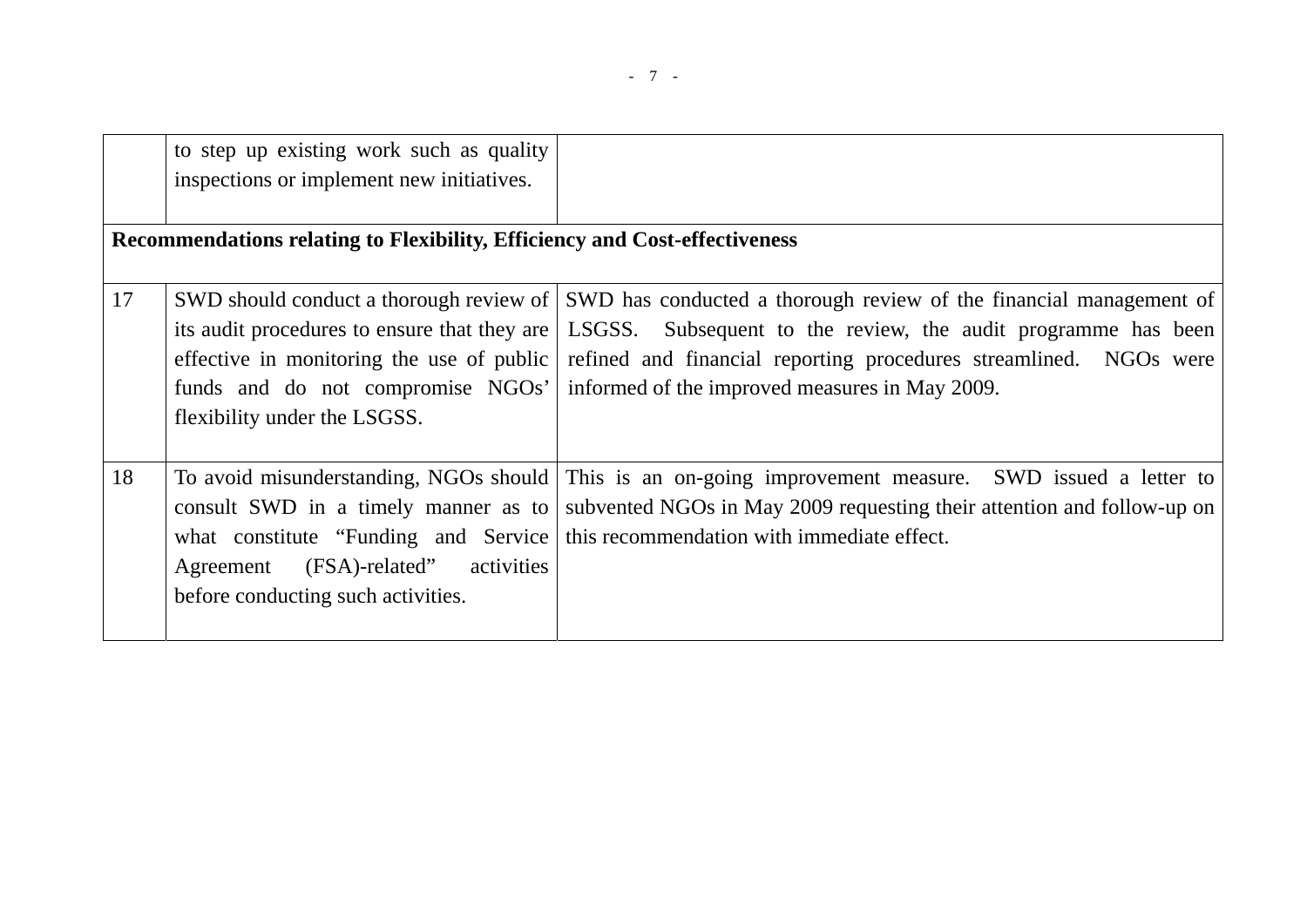| 19 | should streamline its financial<br><b>SWD</b> | SWD issued a letter to subvented NGOs in May 2009 announcing that the                                      |
|----|-----------------------------------------------|------------------------------------------------------------------------------------------------------------|
|    | reporting<br>requirements,<br>including       | financial reporting requirements had been relaxed and the deadline for                                     |
|    |                                               | dropping the requirement for NGOs to submitting their AFRs was extended from July to October of each year. |
|    | provide<br>analyses<br>of<br>incomes<br>and   |                                                                                                            |
|    | expenditures by programme area and by         |                                                                                                            |
|    | FSA.                                          |                                                                                                            |
|    |                                               |                                                                                                            |
|    | and                                           |                                                                                                            |
|    |                                               |                                                                                                            |
| 20 | SWD should review the deadline for            |                                                                                                            |
|    | NGOs to submit their Annual Financial         |                                                                                                            |
|    | Reports (AFRs), taking into account the       |                                                                                                            |
|    | practicability of the requirement.            |                                                                                                            |
|    |                                               |                                                                                                            |
| 21 | SWD should set up a help desk to provide      | A Help Desk with three Social Work Officers was set up on a time-limited                                   |
|    | management advice to small NGOs and to        | basis in the Subventions Section of SWD during the period from October                                     |
|    | facilitate their collaborative efforts. To    | 2009 to March 2012 to provide management advice to small NGOs and                                          |
|    | help small NGOs develop, SWD should           | facilitate their collaborative efforts. A total of \$24 million from LF has                                |
|    | also make available additional resources      | also been allocated to small NGOs to help strengthen their administrative                                  |
|    | for them to strengthen their administrative   | and professional support from 2009-10 to 2012-13.                                                          |
|    | and professional support. Small NGOs          |                                                                                                            |
|    | may apply for grants up to \$300,000 (or      | While the Help Desk service was terminated at the end of March 2012,                                       |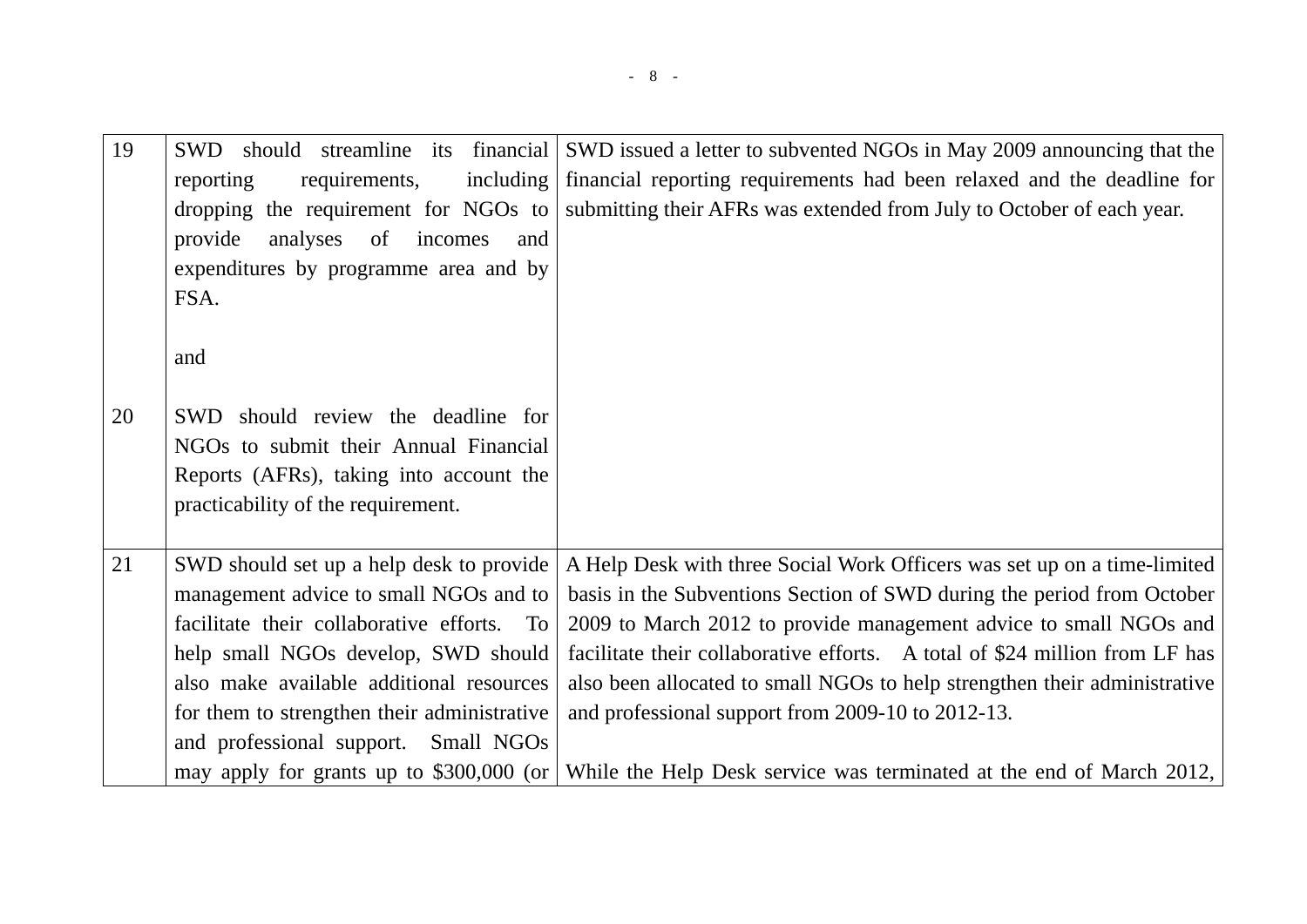|    | 10% of its LSG, whichever is lower) each<br>year for a total of four years.                                                                                                                                                                                                                                                                                                                                                    | the Subventions Section of SWD will continue to provide one-stop advice<br>to small NGOs on the implementation of LSG policies and related issues.                                                                                                                             |
|----|--------------------------------------------------------------------------------------------------------------------------------------------------------------------------------------------------------------------------------------------------------------------------------------------------------------------------------------------------------------------------------------------------------------------------------|--------------------------------------------------------------------------------------------------------------------------------------------------------------------------------------------------------------------------------------------------------------------------------|
| 22 | The definition of "small NGOs" should be<br>standardised so that the assistance to them<br>can be more targetted and effective. For<br>this purpose, small NGOs should more<br>appropriately be defined as NGOs with an<br>annual LSG of less than \$5 million and an<br>annual expenditure below \$10 million.                                                                                                                | The definition of small NGOs proposed by LSGIRC has been adopted<br>since 2009-10.                                                                                                                                                                                             |
| 23 | Small NGOs may consider submitting<br>enhance<br>their<br>proposals<br>joint<br>to<br>competitiveness in the bidding of new<br>services. While NGOs participating in<br>such joint ventures have to identify a<br>representative to sign the FSA and liaise<br>with SWD, the NGOs should also enter<br>into an agreement among themselves to set<br>out clearly their individual contributions<br>and shared responsibilities. | As agreed by LSGSC in January 2010, two or more NGOs may submit<br>joint applications in bidding new services with a key applicant<br>organisation identified to liaise with SWD, signing the FSA and be<br>accountable for all funding and service matters specified therein. |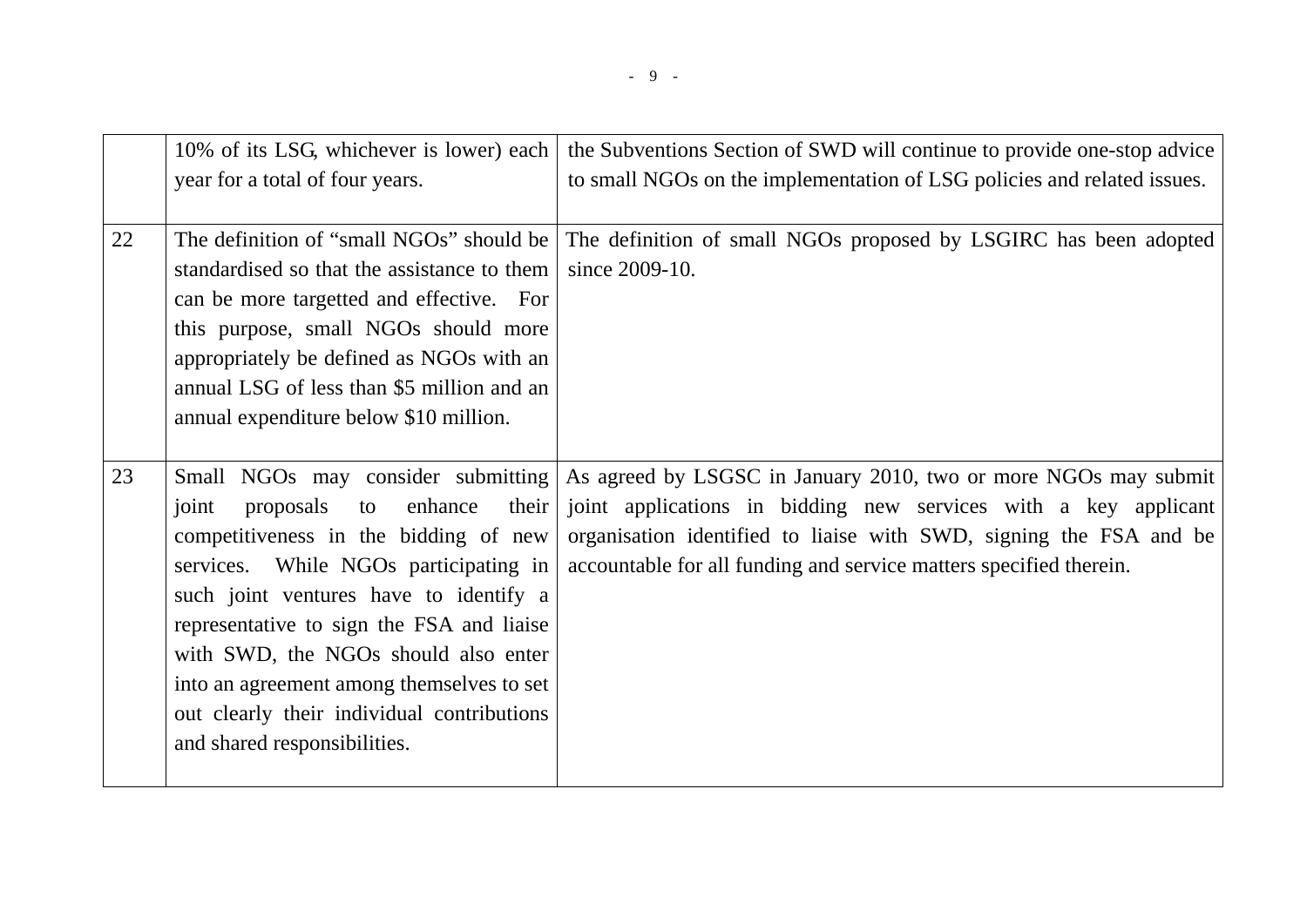| 24 | In inviting bids for new services, SWD<br>should make known to prospective bidders<br>the relative weighting of the various<br>aspects of a proposal in the marking<br>scheme.                                                                                                            | As endorsed by LSGSC in January 2010, SWD will provide various<br>assessment areas and their relative weightings in the marking scheme, as<br>well as the passing mark, where applicable, in the invitation document to<br>facilitate the applicant organisations in preparing the proposals.<br>SWD issued a letter to subvented NGOs in June 2010 informing them that<br>the said new measures would take effect from 1 July 2010. |
|----|-------------------------------------------------------------------------------------------------------------------------------------------------------------------------------------------------------------------------------------------------------------------------------------------|--------------------------------------------------------------------------------------------------------------------------------------------------------------------------------------------------------------------------------------------------------------------------------------------------------------------------------------------------------------------------------------------------------------------------------------|
| 25 | NGOs should carefully consider their<br>resource implications before preparing<br>take into account the views of their staff<br>and share with them the considerations in<br>submitting service proposals.                                                                                | This is an on-going improvement measure. SWD issued a letter to<br>subvented NGOs in May 2009 requesting their attention and follow-up on<br>service proposals. NGOs should also this recommendation with immediate effect.                                                                                                                                                                                                          |
| 26 | SWD should look into the possibility of<br>simplifying the process for the allocation<br>of new services, such as introducing a<br>two-stage tendering process, so that<br>resources can be saved both in the<br>preparation of service proposals and in the<br>vetting of the proposals. | As endorsed by LSGSC in January 2010, SWD will consider adopting a<br>"two-stage invitation approach" for allocation of welfare service projects<br>of new operational mode which SWD does not have good knowledge on<br>which NGOs can meet all the eligibility criteria, or projects for which<br>SWD requires the sector's views to help draw up the detailed service<br>specifications.                                          |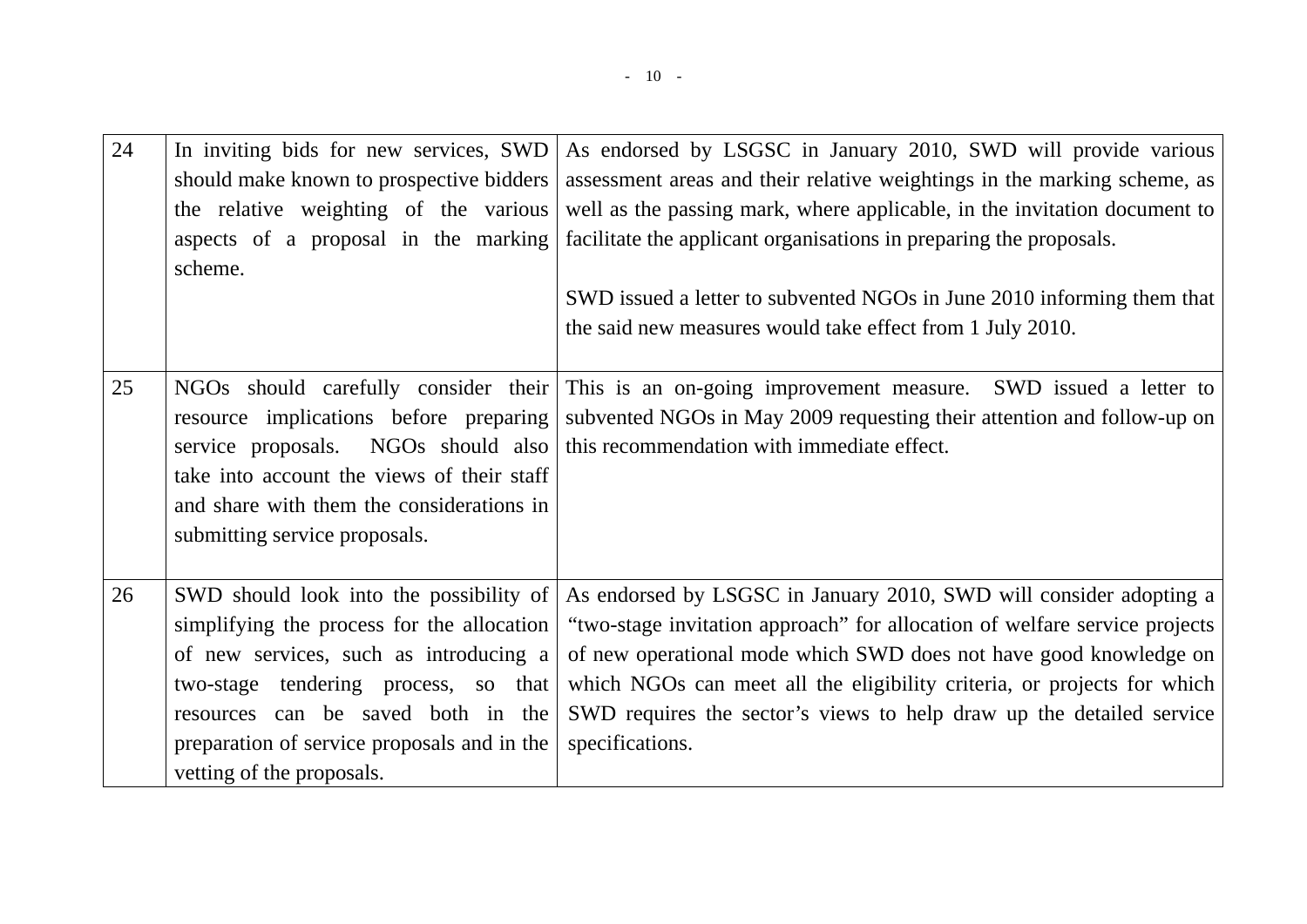|    |                                                                                                                                                                                                                                                                                                                                  | For new projects of existing operational mode which SWD has good<br>knowledge in drawing up the service specifications, SWD will normally<br>conduct a one-stage invitation.<br>SWD issued a letter to subvented NGOs in June 2010 informing them that<br>the said new measures would take effect from 1 July 2010.                                                                             |
|----|----------------------------------------------------------------------------------------------------------------------------------------------------------------------------------------------------------------------------------------------------------------------------------------------------------------------------------|-------------------------------------------------------------------------------------------------------------------------------------------------------------------------------------------------------------------------------------------------------------------------------------------------------------------------------------------------------------------------------------------------|
| 27 | As per Recommendation (6), a new<br>SWDF should be established and should<br>take over the function of the Business<br>Improvement Project (BIP) Scheme. It is<br>for SWD to consider whether NGOs<br>should still be required to contribute at the<br>present or at a lower level to the projects<br>supported by the new fund. | With LSGSC's endorsement, SWD notified NGOs of the cessation of BIP<br>applications with effect from 2 November 2009, while the operation of<br>approved projects and the vetting of BIP applications received by SWD<br>before the effective date would not be affected. Under SWDF, NGOs'<br>contribution to the cost of business system upgrading projects is lowered<br>from 20% to $15%$ . |
|    |                                                                                                                                                                                                                                                                                                                                  | Recommendations relating to Accountability and Corporate Governance of Subvented NGOs                                                                                                                                                                                                                                                                                                           |
| 28 | A formal public accountability framework<br>should be in place for NGOs to disclose<br>their AFRs as submitted to SWD, so that<br>they will also be accountable to the public                                                                                                                                                    | This is an on-going improvement measure. SWD issued a letter to<br>subvented NGOs in May 2009 requesting their attention and follow-up on<br>this recommendation with immediate effect. Subvented NGOs will<br>disclose their AFRs through one or more of the following channels -                                                                                                              |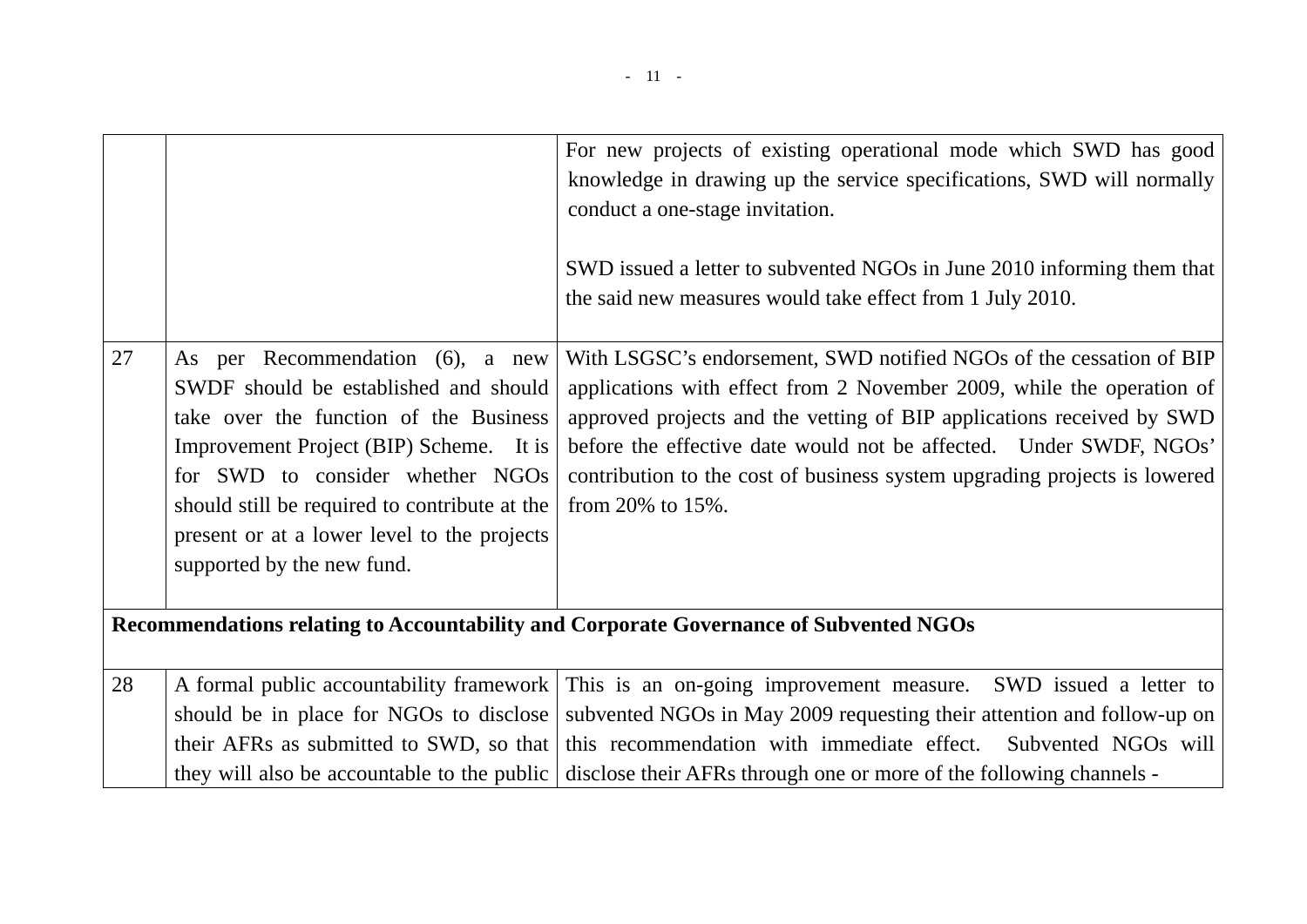|    | for the proper and prudent use of public<br>funds.                                                                                                                                                                                                                       | • Posting the AFR on their notice boards at the Central<br>Administration Unit / Head Office;<br>• Uploading the AFR onto their website;<br>• Placing the AFR in their Annual Reports; or<br>• Issuing special circulars, newsletters or by whatever means to<br>provide the content of the AFR and releasing it to the public upon<br>request. |
|----|--------------------------------------------------------------------------------------------------------------------------------------------------------------------------------------------------------------------------------------------------------------------------|-------------------------------------------------------------------------------------------------------------------------------------------------------------------------------------------------------------------------------------------------------------------------------------------------------------------------------------------------|
| 29 | SWD should fully consult the NGOs with<br>a view to implementing the Government<br>guidelines<br>the<br>monitoring<br>on<br>$\sigma$<br>remunerations of senior executives in<br>subvented bodies.<br><b>Recommendations relating to the Quality of Welfare Services</b> | As endorsed by LSGSC in January 2010, SWD implemented the<br>Government guidelines on the monitoring of remunerations of top<br>three-tier executives in subvented NGOs since 2010-11. NGOs are<br>required to submit a self-assessment and review report to SWD on or<br>before 31 October each year.                                          |
| 30 | should conduct more frequent<br>SWD<br>inspections<br>performance<br>and<br>service<br>surprise visits, and systematically collect<br>service users' feedback.                                                                                                           | SWD has increased the number of review visits and introduced surprise<br>visits in the three-year monitoring cycle of 2009-12. During these visits,<br>service users' feedback was collected systematically.                                                                                                                                    |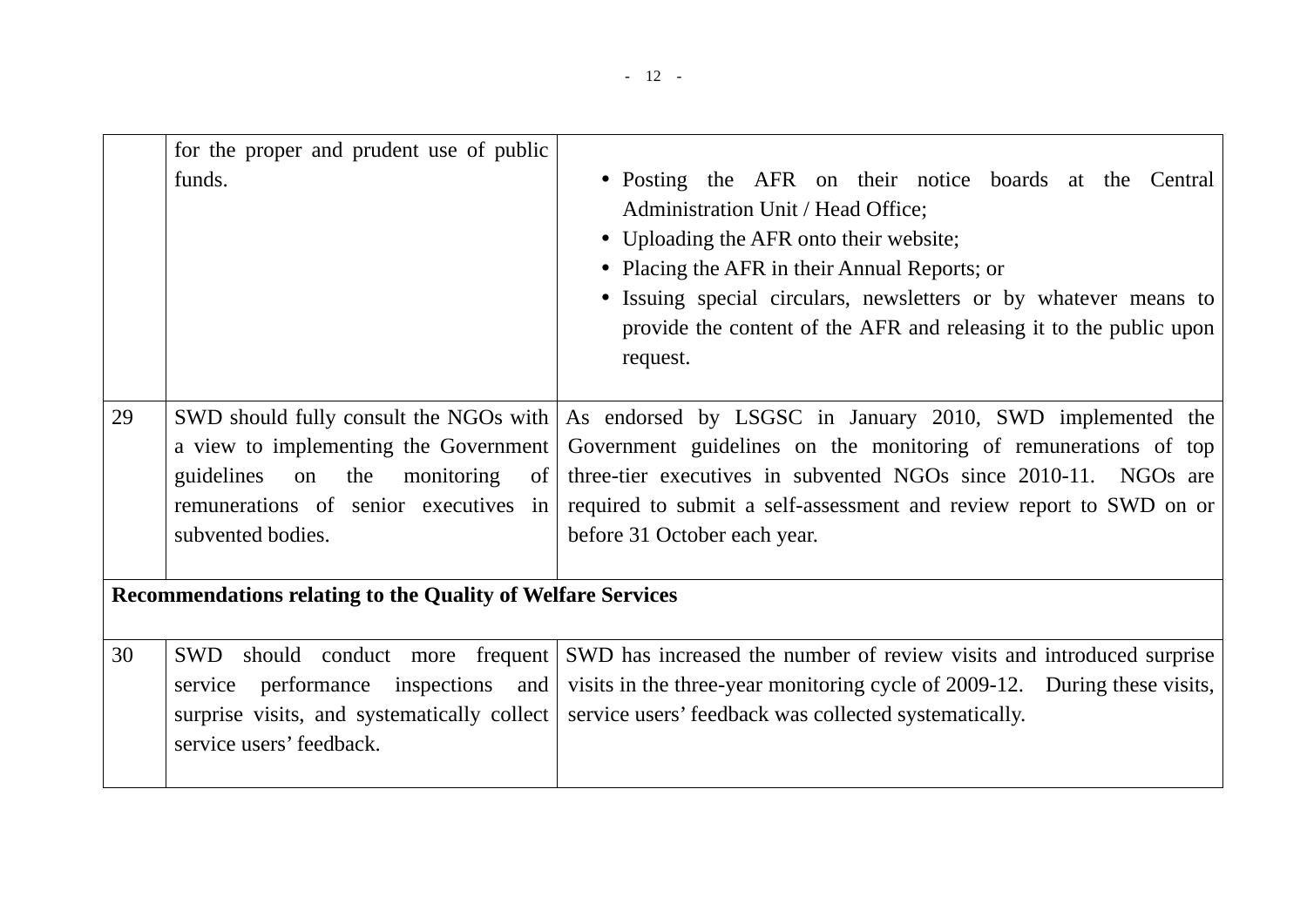| 31 | The<br>SWAC's recommendations, should work<br>more closely in partnership with the sector<br>to establish a practicable and sustainable<br>mechanism for implementing a visionary<br>welfare plan for Hong Kong. | Government, having regard to   Please refer to the progress of Recommendation 7.                                    |
|----|------------------------------------------------------------------------------------------------------------------------------------------------------------------------------------------------------------------|---------------------------------------------------------------------------------------------------------------------|
|    | <b>Recommendations relating to the Handling of Complaints</b>                                                                                                                                                    |                                                                                                                     |
|    |                                                                                                                                                                                                                  |                                                                                                                     |
| 32 | Complaints made by service users and                                                                                                                                                                             | The ICHC, comprising eight independent members, was set up in April                                                 |
|    | staff against subvented NGOs or their                                                                                                                                                                            | 2009 and has held 13 meetings from May 2009 to April 2012. The                                                      |
|    |                                                                                                                                                                                                                  | service units should be handled, in the first   ICHC receives and handles LSG-related complaints against NGOs which |
|    | by the NGOs concerned<br>instance,                                                                                                                                                                               | cannot be satisfactorily resolved at the NGO level. Its decisions and                                               |
|    | according to their established policy.                                                                                                                                                                           | recommendations are forwarded to SWD for follow-up as appropriate.                                                  |
|    | How their management and governing                                                                                                                                                                               |                                                                                                                     |
|    | boards should better perform their                                                                                                                                                                               | In view of the increase in complaint cases, the manpower of ICHC's                                                  |
|    | respective roles in this regard should be                                                                                                                                                                        | secretariat has also been strengthened since April 2012.                                                            |
|    | addressed in the sector's Best Practice                                                                                                                                                                          |                                                                                                                     |
|    | Manual.                                                                                                                                                                                                          | As agreed by LSGSC, the respective roles of the management and                                                      |
|    |                                                                                                                                                                                                                  | governing boards of the NGOs in complaint handling will be addressed in                                             |
|    |                                                                                                                                                                                                                  |                                                                                                                     |
|    | and                                                                                                                                                                                                              | the Best Practice Manual (i.e. Recommendation 1).                                                                   |
|    |                                                                                                                                                                                                                  |                                                                                                                     |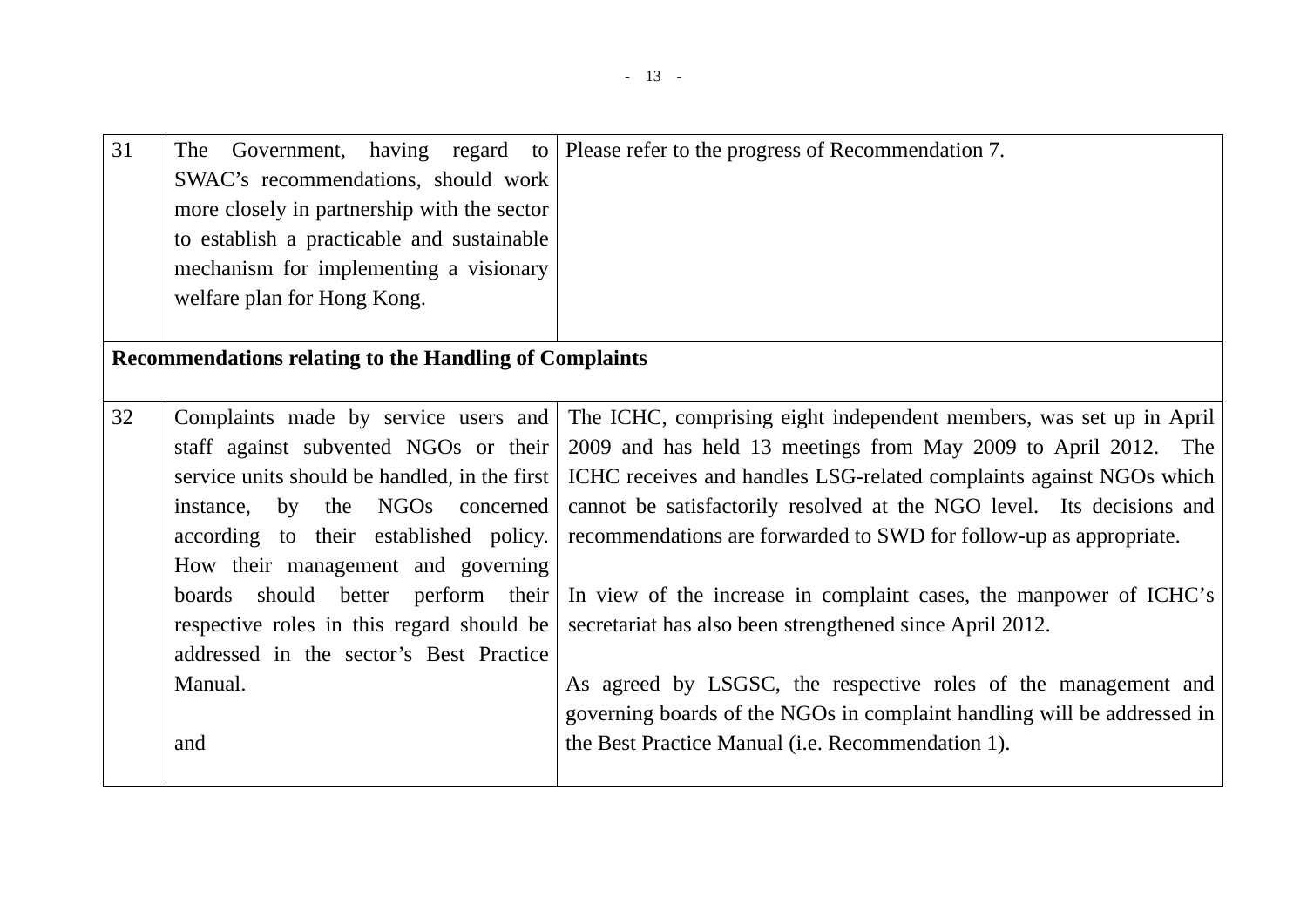| 33 | An Independent Complaints Handling              |                                                                     |
|----|-------------------------------------------------|---------------------------------------------------------------------|
|    | Committee (ICHC) should be set up to            |                                                                     |
|    | determine on LSG-related complaints that        |                                                                     |
|    | cannot be satisfactorily addressed at the       |                                                                     |
|    | NGO level and recommend improvements            |                                                                     |
|    | The Director of Social<br>to LSGSS.             |                                                                     |
|    | Welfare should be informed of ICHC's            |                                                                     |
|    | decisions and recommendations, and              |                                                                     |
|    | should<br>take<br>follow-up<br>actions<br>as    |                                                                     |
|    | appropriate.                                    |                                                                     |
|    |                                                 |                                                                     |
| 34 | For anonymous complaints, where SWD             | SWD will continue to make it clear to the NGOs concerned when       |
|    | does not require any feedback from, or          | referring anonymous complaints to them.                             |
|    | investigation by, the NGO, it should make       |                                                                     |
|    | that clear to the NGO<br>avoid<br>to            |                                                                     |
|    | unnecessary work.                               |                                                                     |
|    |                                                 |                                                                     |
|    | <b>Recommendations on Other Related Issues</b>  |                                                                     |
|    |                                                 |                                                                     |
| 35 | SWD should review the LF vetting                | For recommendations (a) and (b), as endorsed by the LFAC in March   |
|    | procedures<br>funding<br>rules,<br>and<br>and   | 2009, the enhancement measures have been implemented since 2009-10. |
|    | alia,<br>following<br>consider,<br>inter<br>the |                                                                     |
|    |                                                 |                                                                     |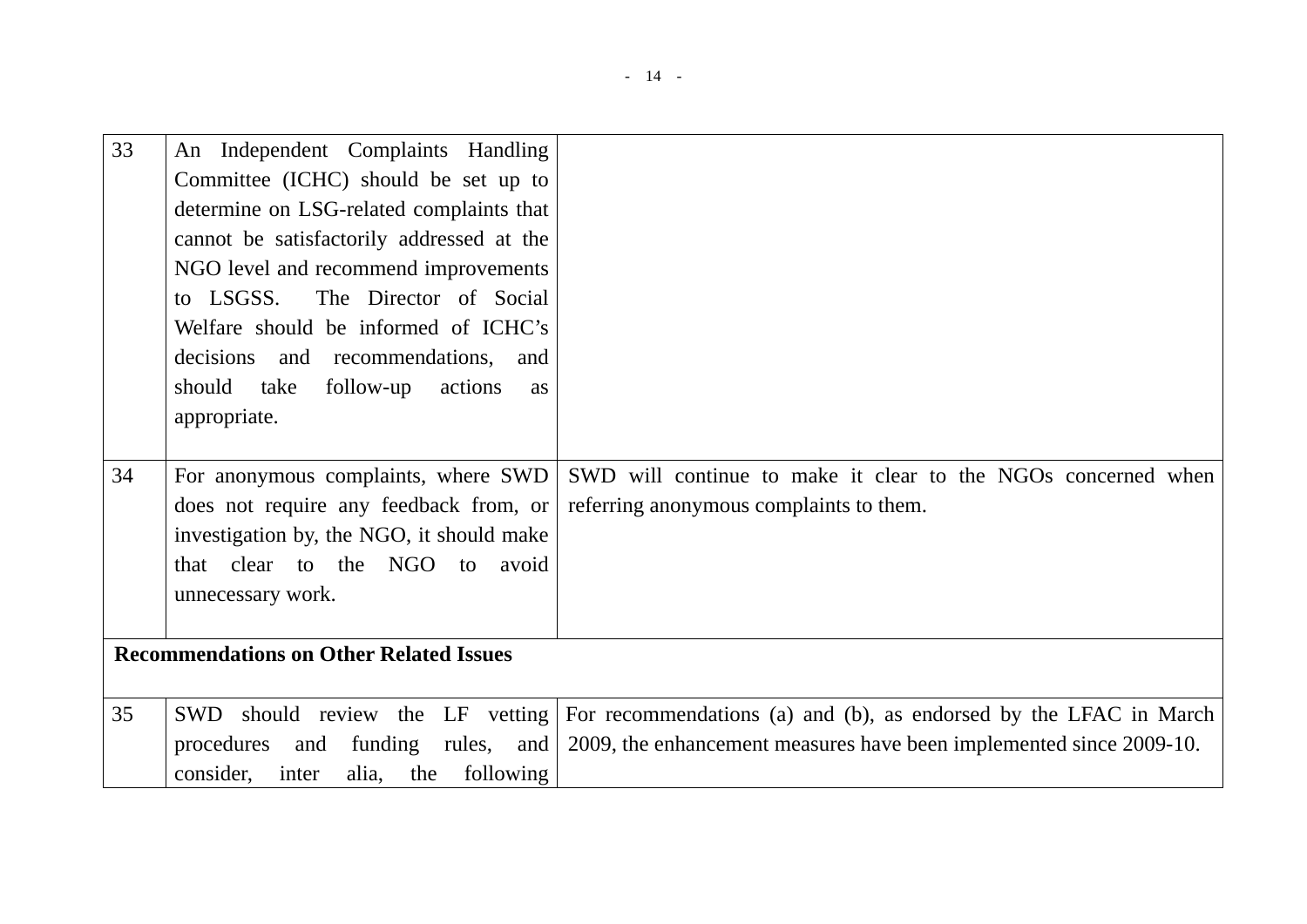| improvements, so as to make better use of<br>$LF-$             | As regards recommendation (c), SWD considers that the vetting<br>procedures by the Architectural Services Department are essential for<br>safeguarding public interests. They should be independent of, and |
|----------------------------------------------------------------|-------------------------------------------------------------------------------------------------------------------------------------------------------------------------------------------------------------|
| (a) increase the agency cap of the Block<br>Grant to $1.5\%$ ; | should not be in conflict with, the APs' professional input.                                                                                                                                                |
|                                                                | For recommendation (d), the proposed enhancement measures, as                                                                                                                                               |
| (b) for furniture and equipment items,                         | endorsed by LFAC in September 2009, have been put in place.                                                                                                                                                 |
| lower the threshold for major grant                            |                                                                                                                                                                                                             |
| applications to \$50,000;                                      |                                                                                                                                                                                                             |
|                                                                |                                                                                                                                                                                                             |
| (c) where a project is carried out under                       |                                                                                                                                                                                                             |
| the supervision of Authorised Persons                          |                                                                                                                                                                                                             |
| (APs) or consultants, the Government                           |                                                                                                                                                                                                             |
| should consider placing more reliance                          |                                                                                                                                                                                                             |
| on their professional certification to                         |                                                                                                                                                                                                             |
| expedite the vetting process; and                              |                                                                                                                                                                                                             |
| (d) where a project is proposed to be                          |                                                                                                                                                                                                             |
| named after a donor, SWD may                                   |                                                                                                                                                                                                             |
| maintain the requirement that the                              |                                                                                                                                                                                                             |
| donor makes a contribution of at least                         |                                                                                                                                                                                                             |
| 20% of the project cost, but of which                          |                                                                                                                                                                                                             |
|                                                                |                                                                                                                                                                                                             |